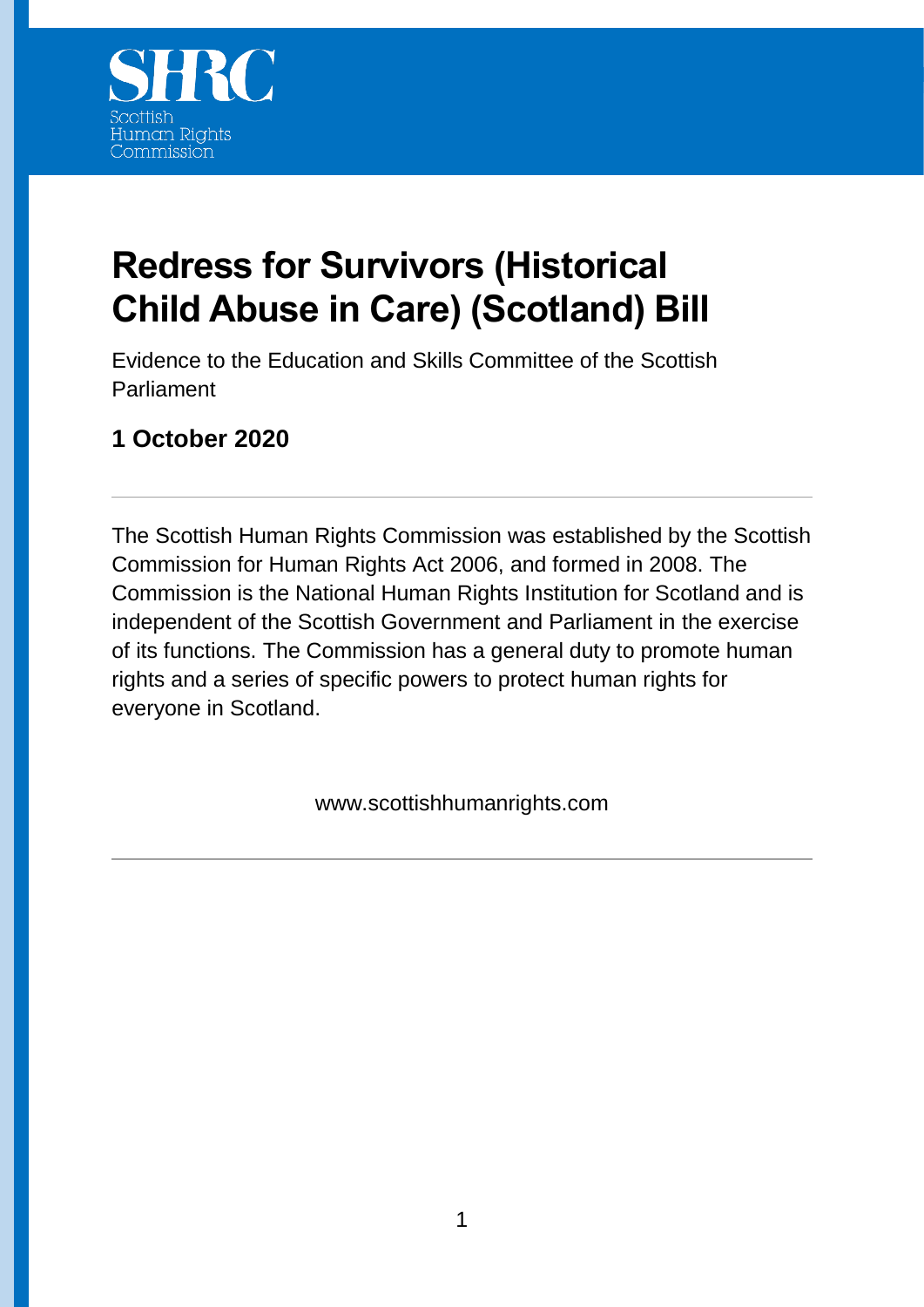# **Introduction and background**

- 1. The Scottish Human Rights Commission ("Commission") welcomes the opportunity to submit written evidence to the Education and Skills Committee on the Redress for Survivors (Historical Child Abuse in Care) (Scotland) Bill (the "Bill"). The Commission strongly supports the establishment of a redress scheme.
- 2. The Commission has been working since our inception in 2008 to promote effective access to justice and remedies for survivors of historical child abuse Ensuring the full and effective participation of survivors in decisions around how best to realise their rights has been central to the Commission's work in this area. Survivors have advocated for the establishment of a redress scheme for a number of years.
- 3. In 2010, the Commission developed and published a "Framework on Justice and Remedies for Historic Abuse of Children in Care", grounded in international human rights law. Following this, the Commission and other key stakeholders developed an Interaction model to facilitate dialogue between survivors, the Scottish Government, social care organisations and institutions and others. The result of the Interaction process was Action Plan on Justice for Victims of Historic Abuse of Children in Care (the "Action Plan"), which sets out two outcomes:
	- The acknowledgement of historic abuse of children in care and effective apologies are achieved; and
	- The accountability of historic abuse of children in care will be upheld, including access to justice, effective remedies and reparation.<sup>1</sup>
- 4. An Interaction Review Group (the "Review Group") was established to oversee the implementation of the Action Plan. The Review Group includes representatives of survivors groups, CELCIS,<sup>2</sup> Scottish Government, care providers, support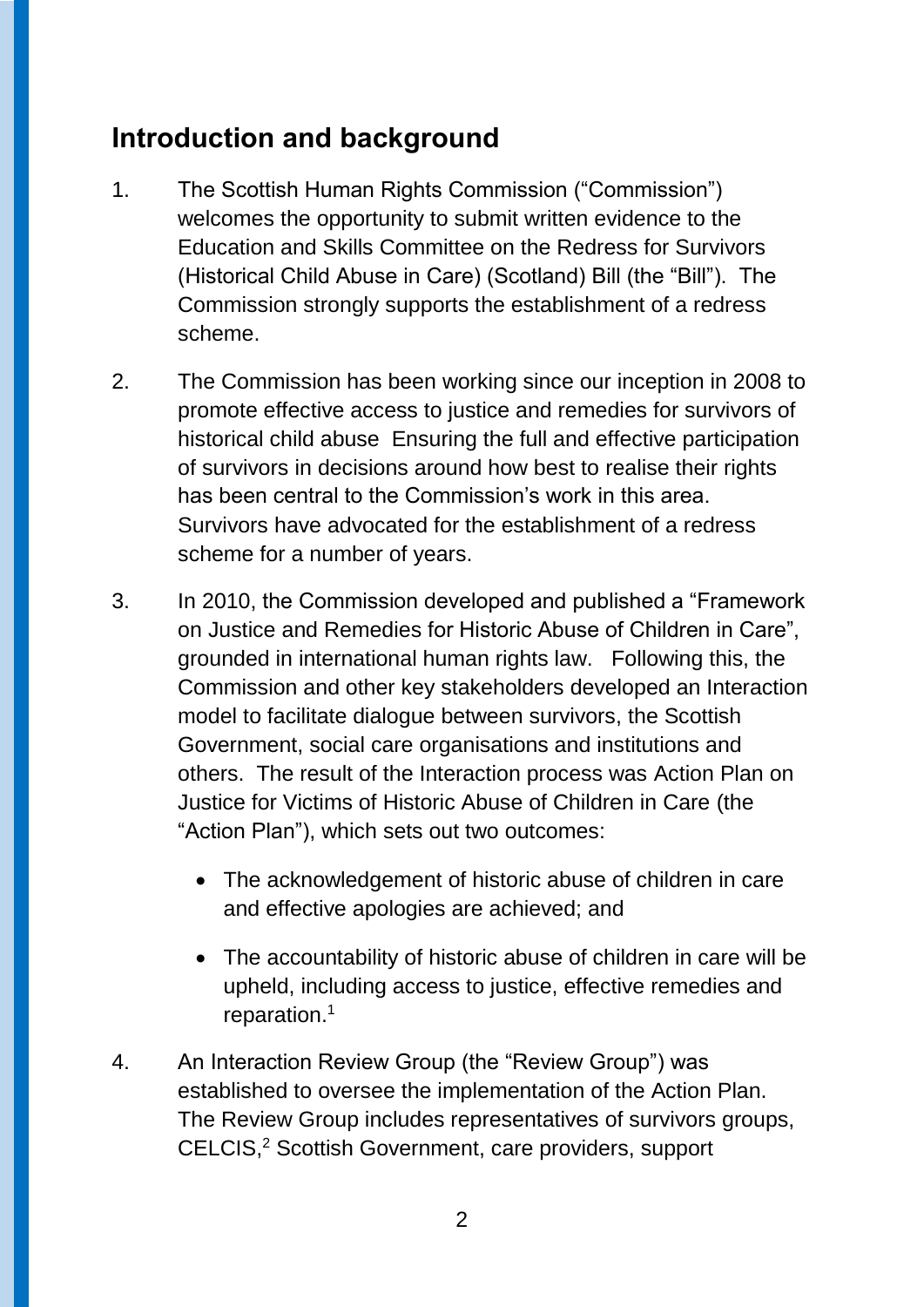agencies, and the Commission. The current proposal should be set within the wider context of the Action Plan and all of the requisite elements and commitments to the strengthening and implementation of acknowledgement and accountability it outlines. $3$ 

5. In January 2017, CELCIS were commissioned by the Scottish Government to work in partnership with the Review Group to take forward a consultation and engagement process on the matter of financial redress for people who experienced abuse in care in Scotland. Survivors provided a great deal of insight and reflection in their engagement with the consultation, with 99% of participants of the view that the Scottish Government should introduce a redress scheme.<sup>4</sup> The Chair of the Commission has been the Chair of the Review group since Prof Andrew Kendrick of CELCIS retired in 2019.

# **Human rights framework**

- 6. Child abuse, which includes sexual abuse and serious physical or emotional abuse or neglect, are breaches of the human right to be free from torture or other cruel, inhuman or degrading treatment.<sup>5</sup> Anyone who has been subjected to such abuse has a right to access justice and to an effective remedy. $6$  In 2010, the Commission developed and published a "Framework on Justice and Remedies for Historic Abuse of Children in Care", grounded in international human rights law.<sup>7</sup> A copy of the Framework is provided with this submission. We do not intend to replicate the content of the Framework, rather we draw out the key overarching human rights principles relevant to the Committee's scrutiny of the Bill in this section.
- 7. The right to an effective remedy includes:
	- Access to relevant information concerning violations and reparation mechanisms;
	- Equal and effective access to justice: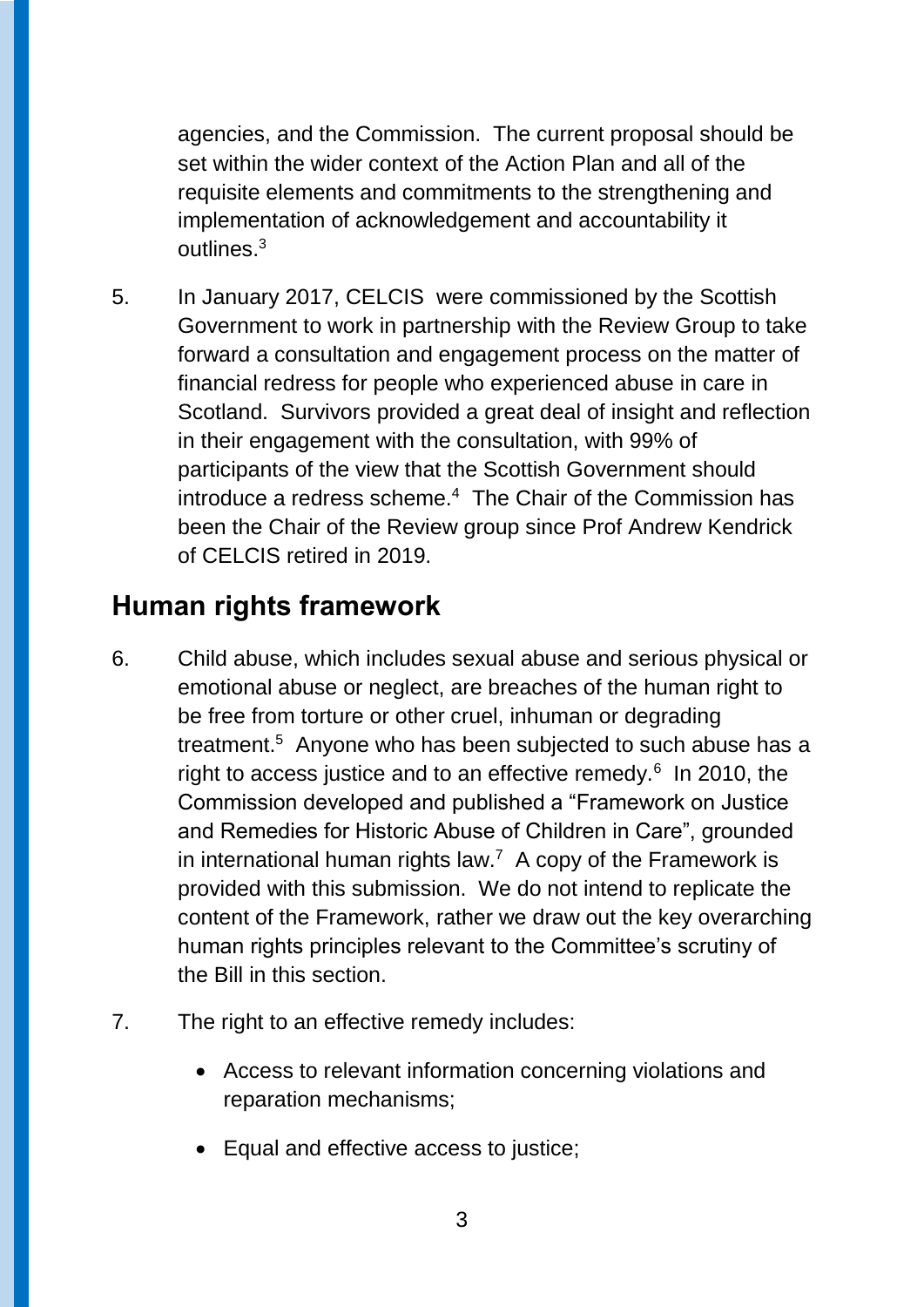- Adequate, effective and prompt reparation for harm suffered.
- 8. The aim of reparation in international law is, to the extent possible, to redress all the consequences of a violation and reestablish the situation which would, in all probability, have existed if that act had not been committed.<sup>8</sup> Reparations packages should include restitution, compensation, rehabilitation, satisfaction and guarantees of non-repetition.<sup>9</sup> It is important to note that institutions responsible for conduct (including private entities) should contribute to reparations packages to the extent to which they are accountable.<sup>10</sup>

### **Restitution of rights**

9. This means restoring the victim to their original situation where possible. It may be possible, for example, for some of the rights violations associated with abuse, like the right to education and the highest attainable standard of physical and mental health to be addressed. It is acknowledged that there will be circumstances where it is not possible to restore the victim to their original situation.

#### **Adequate compensation**

10. Compensation is economically assessable damage. It should be available for any human rights violations, not only those which involve criminal conduct, and is particularly important where restitution is not possible. The amount of adequate compensation should be determined on a case by case basis according to the gravity of abuse and all relevant circumstances. Compensation should ideally cover any economically assessable damage, for example for physical or mental harm, lost opportunities including employment, education and social benefits, material damages and loss of earnings including earning potential, moral damage and costs for legal or expert assistance and medical, psychological and social services. Compensation does not have to be linked to prosecution or legal procedures, so separate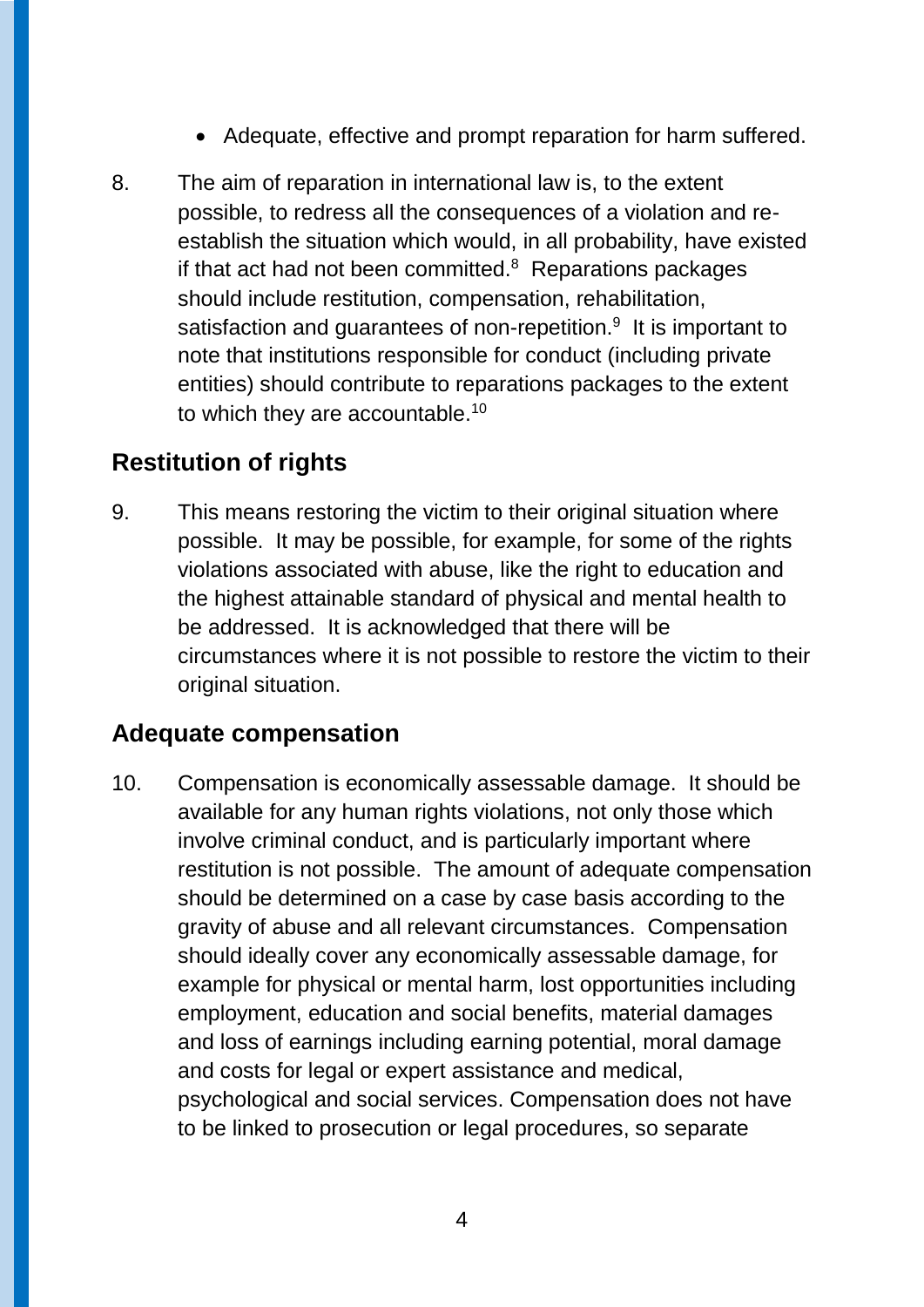mechanisms can and should be created to receive, adjudicate and respond to claims for compensation.

### **Rehabilitation**

11. Rehabilitation measures such as therapy, counselling, education and training should be provided where appropriate.

# **Satisfaction**

12. Satisfaction can include a wide range of measures such as full and public disclosure of the truth or a public historical record, public apology, sanctions for those responsible and victim commemorations.<sup>11</sup>

### **Guarantees of non-repetition**

13. The right to guarantees of non-repetition is not only in relation to the violation against the individual, but of that type of violation, including through changes in law and practice. Such steps may include the identification of necessary changes to law and policy, and increases in appropriate education.

# **Rights of people abused prior to 26 September 1964 (Pre-64 survivors)**

- 14. A number of actions under the Action Plan have been progressed, most recently with the entry into force of the Limitation (Childhood Abuse) (Scotland) Act 2017. The Limitation Act removes the 3 year limitation period for childhood abuse claims, to allow cases that were previously time-barred to proceed in the Scottish civil courts. The legislation therefore removed a very significant barrier for many survivors in accessing justice.
- 15. Due to the operation of prescription, the Limitation Act does not allow survivors who experienced abuse prior to 26 September 1964 to pursue their cases. This has created a situation whereby some survivors cannot access a key remedy that is available to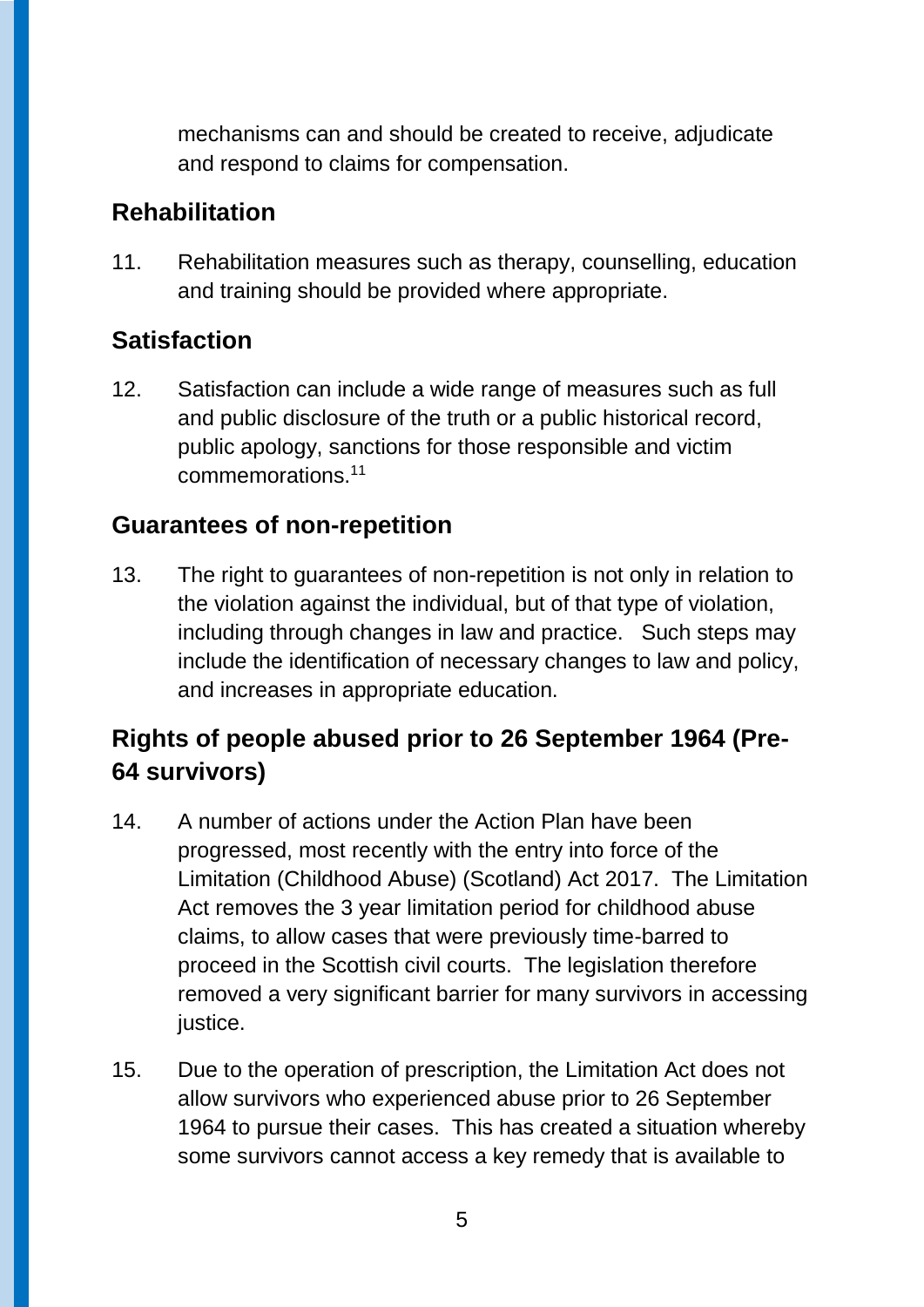other survivors. In 2017, the Commission published a paper expressing our view that an appropriate reparations package would have to be in place for all survivors before it could be said that their right to effective remedy had been fulfilled. The Commission made clear our belief that there must be another remedy available for those who cannot access the civil court system. The Commission believes that a financial redress scheme of the type proposed in the Bill is necessary before it can be said that an effective remedy is in place for all survivors.<sup>12</sup>

# **Redress for Survivors (Historical Child Abuse in Care) (Scotland) Bill**

16. The remainder of the Commission's evidence is structured around the particular areas of interest highlighted by the Committee in its call for views. The Commission also highlights particular areas of concern, or areas we believe are missing from the Bill as currently drafted.

# **Definition of "abuse"**

17. Section 17 of the Bill defines "abuse" as including sexual abuse, physical abuse, emotional abuse, and abuse which takes the form of neglect. The Commission supports the definition of abuse as set out in the Bill. It is well established that all of the forms of abuse covered by the definition in the Bill can represent violations of the rights to physical, psychological and mental integrity, both under Articles 3 and 8 of the ECHR.<sup>13</sup> In particular, the Commission supports the inclusion of neglect as a form of abuse as this accords with international human rights law standards and definitions.<sup>14</sup>

### **Dates used to define "historical abuse"**

18. Section 16(2) of the Bill provides that a person may apply for a redress payment if a person, or in the case of an application for a next of kin payment, the person in respect of whom the application is made was abused while a child and a resident in a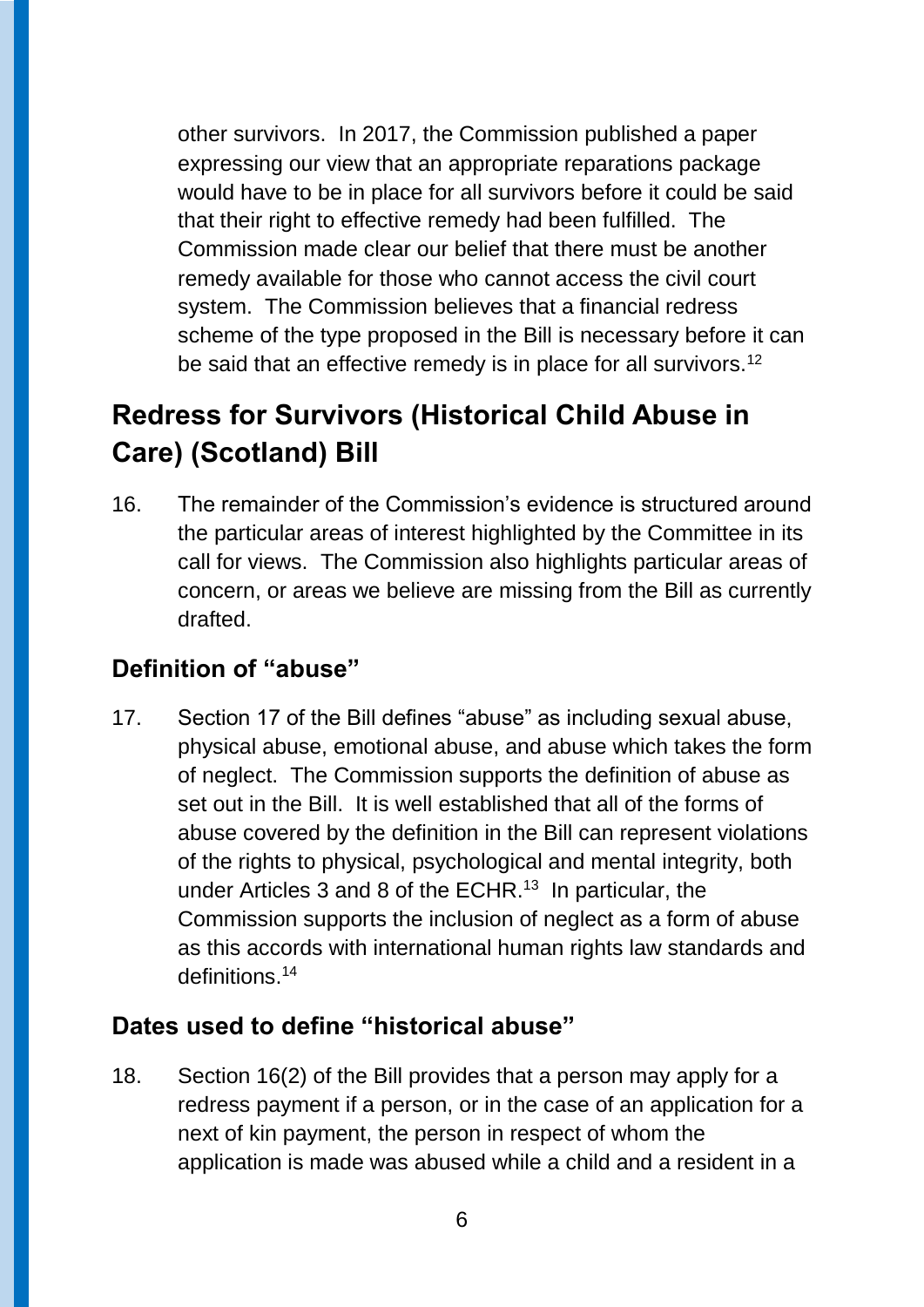relevant care setting in Scotland. The abuse must have occurred before 1 December 2004.

- 19. The Commission acknowledges that the policy and legislative context with respect to the monitoring and regulation of care changed substantially after 1998 and that the First Minister's apology in 2004 was a significant part of the package of reparations for survivors. However, it should be noted that this apology was only the first step among a number of wider measures of reparation and there is a significant time period of more than 12 years between the apology and the implementation of the Limitation Act, which provided new opportunities for redress through the civil courts, where previously people's claims were subject to time bar.
- 20. To set the date at 1 December 2004 would mean that almost a generation of children in care would have no right to claim financial redress for historical abuse, despite the potential for serious breaches of their rights to physical and mental integrity within this period, the improvements to regulation notwithstanding.
- 21. The Commission believes a more reasonable cut-off date would be 3 years before Royal Assent was given to the Limitation (Childhood Abuse) (Scotland) Act 2017, given that someone bringing a civil case within this timeframe would not have been outwith the limitation period in the 1972 act and their claim could therefore not reasonable be claimed to be historical.

### **Definition of "in care"**

22. Sections 18-20 of the Bill define the meaning of "relevant care setting". The Commission agrees that the approach taken may be appropriate for the majority of survivors, where there were clear processes through which legal responsibility for parenting transferred from biological or legal parents to public authorities or relevant voluntary organisations exercising public functions. In particular, the Commission supports the explicit inclusion of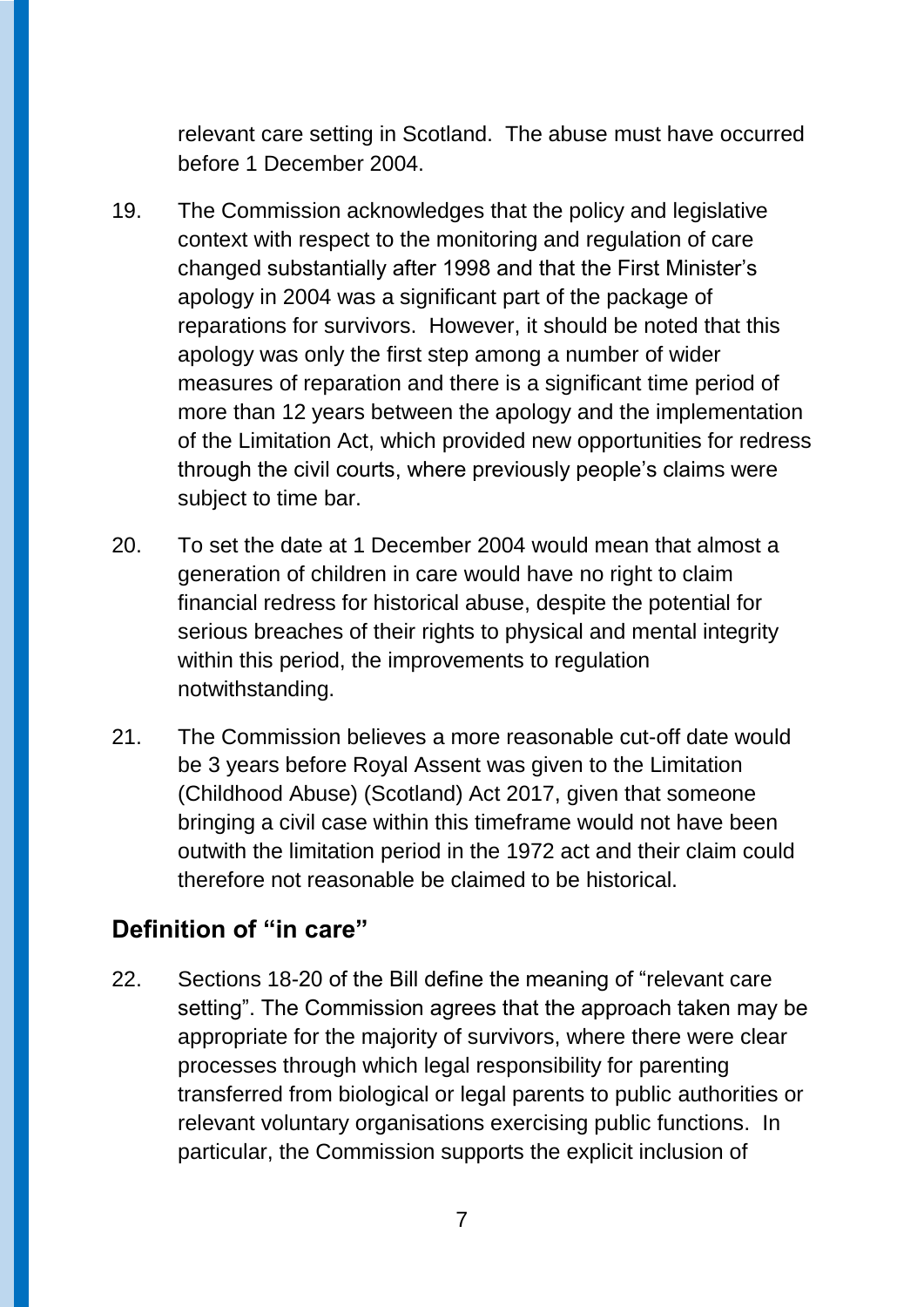children who were "boarded out" by state authorities within the definition of "relevant care setting" in section 18. This reflects boarding out as a widespread, but distinct, practice that forms part of our national history.

- 23. The Commission believes an assessment of whether this definition has the effect of ruling out specific groups of survivors is required. There were situations where there was no clear process of transferring legal responsibility for parenting, nevertheless the institution effectively had complete control over the liberty, and the moral, physical, social and spiritual well-being of a child. This may be particularly relevant for disabled people, including people with learning disabilities, institutionalised as children where parents were often advised that an institutional setting would be the most appropriate place for the care and support of the child, but where parents may not have formally ceded parental rights to the institution. It should be recognised that while ostensibly this institutionalisation was for medical or surgical treatment, it was in fact a national policy frequently justified with reference to regressive attitudes towards disabled people, with a consequence that many disabled people including people with learning disabilities, experienced all the types of abuse relevant to the redress scheme. In a similar vein, people with mental health issues often lived in these types of institutions on a long term basis.
- 24. The Convention on the Rights of Persons with Disabilities ("CRPD") has since set out a number of important counterpoints to the historical policy of institutionalisation and includes a specific right to effective access to justice among others.<sup>15</sup> Both international and domestic human rights law prohibit discrimination in the realisation of rights, including in access to effective remedy.
- 25. The Commission notes that section 18(4) of the Bill gives Ministers the power to modify the meaning of the term "residential institution", and believes the definition should be kept under review to avoid the type of unintended consequence that is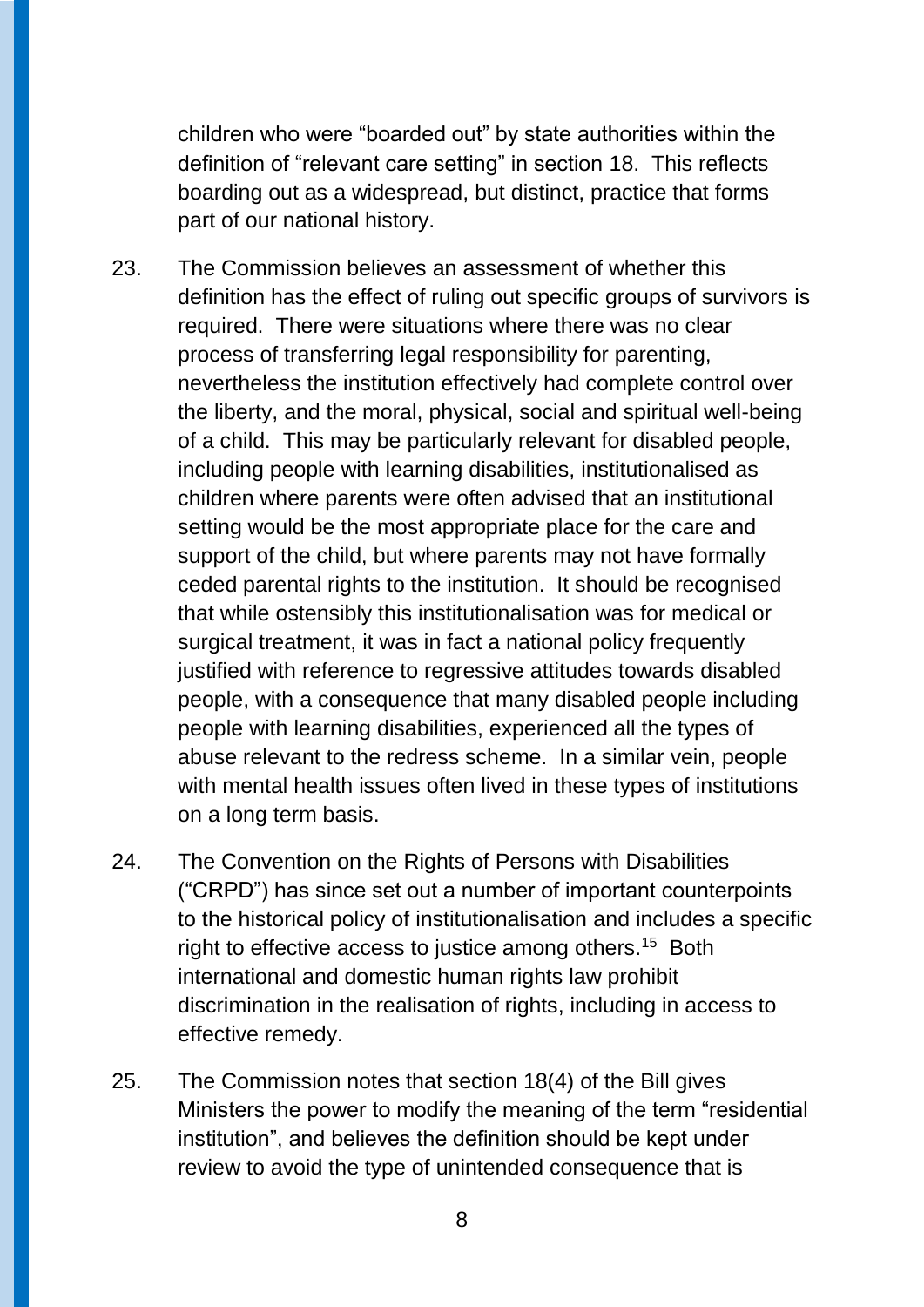outlined above. Including an obligation to review the definitions at regular intervals should be considered.

### **Boarding schools and other settings**

- 26. The Commission notes that there are survivors who were in the care of the state who were sent to private boarding schools in order to fulfil the state's obligation to provide an education to the child, and therefore these individuals would be considered to have been in a "relevant care setting" for the purposes of the Bill. The Commission recognises that children who were sent to a fee paying boarding school by their parents cannot be considered to have been in the care of the state. That said, under human rights law, the state still has obligations to ensure the physical and mental integrity and broader well-being of children in the care of a boarding school or other setting.
- 27. The obligation under Article 1 of the ECHR to secure Convention rights to everyone, taken in conjunction with Article 3 ECHR, requires states to take measures designed to ensure that individuals within their jurisdiction  $-$  in any setting  $-$  are not subjected to treatment contrary to Article 3; this includes illtreatment by private individuals. $16$  Where state responsibility is engaged, the right to an effective remedy arises. It is therefore not clear to the Commission that these survivors should be excluded from a redress scheme which seeks to acknowledge and respond to harm. It may be that separate schemes are appropriate to recognise particular contexts and the views of different survivors; however, the Commission stresses that redress for groups of survivors not eligible under the current Bill should be actively considered and progressed.

### **Waiver**

28. Sections 45 and 46 of the Bill deal with waiver. Applicants who wish to accept a redress offer must first sign a waiver whereby they agree either to discontinue current civil proceedings in respect of historical abuse or give up their right to pursue such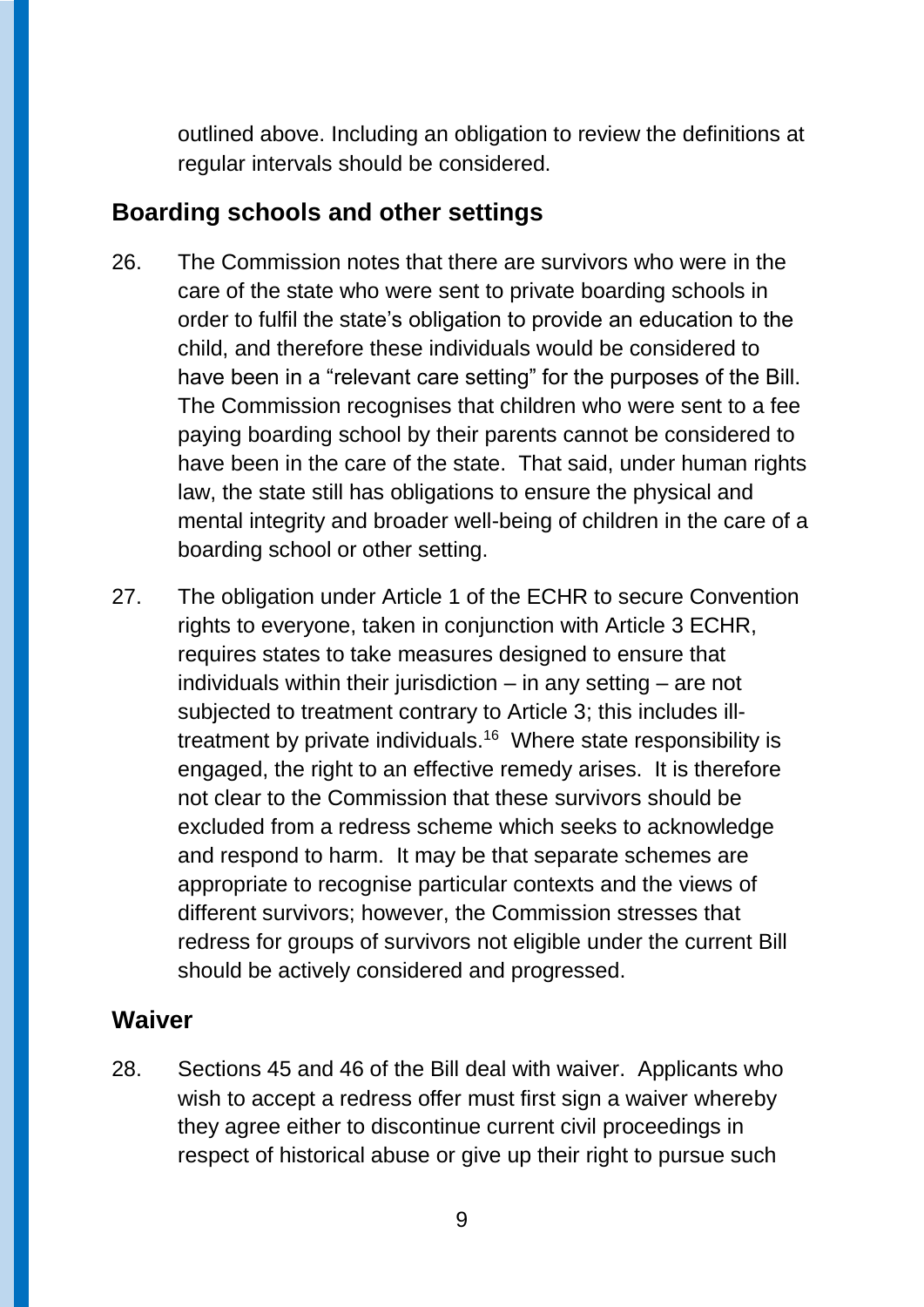civil claims in future against the Scottish Government or any organisations included on the list of scheme contributors under section 12 of the Bill. Under section 12, to be included on the list of scheme contributors, an organisation must have agreed to make what is deemed as a "fair and meaningful" financial contribution towards the funding of redress payments.

#### *Consideration of alternative approach*

- 29. The effect of the waiver is to require survivors to choose a particular avenue of remedy, or in other words to give up a legal right in order to receive a redress payment through the scheme. The right to remedy encompasses a number of different components, including compensation, restitution of rights, disclosure of the truth in a public forum and guarantees of nonrecurrence. More than one avenue is often required to achieve all of the different aspects of the right to an effective remedy. Importantly, international standards do not preclude the exhaustion of more than one avenue to obtain fair compensation.
- 30. The pursuit of a civil action is important for a variety of reasons unrelated to compensation, including for the opportunity to air matters in a public forum and for a finding of liability by a court. It appears disproportionate to the Commission to exclude recipients of financial redress through the scheme from pursuing civil justice altogether. The Commission notes that the policy memorandum accompanying the Bill recognises a possible alternative approach whereby if a survivor received a scheme redress payment and then chose to pursue civil proceedings, any amount awarded by a court could be off-set against the amount previously received.<sup>17</sup> A form of off-setting is already provided for in the Bill under s.41(2) where a previous payment made to a survivor in respect of abuse they suffered, for example as a result of a civil action or an out of court settlement, will be taken into account when determining the amount they receive through the redress scheme.
- 31. Another key consideration is that the human rights framework is clear that institutions responsible for conduct (including private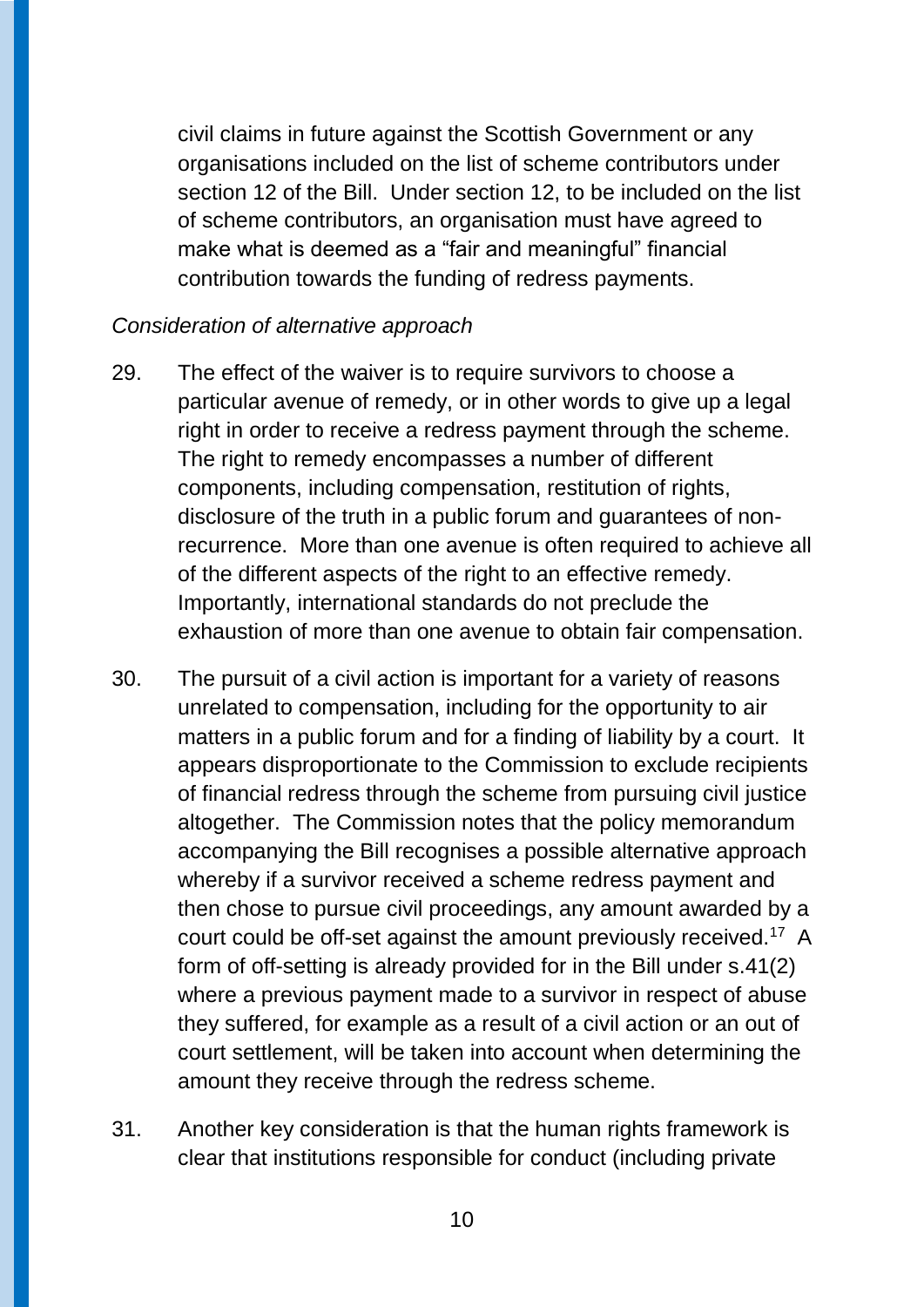entities) should contribute to reparations packages to the extent to which they are accountable.<sup>18</sup> Importantly, the results of the consultation undertaken by CELCIS on behalf of the Scottish Government in 2018 are clear that the vast majority of survivors who responded felt that those bodies who were responsible for abuse, whether they be care providers, local authorities or religious bodies, should contribute to any redress scheme.

- 32. The policy memorandum explains that the Scottish Government position is that the alternative off-setting model would be more complex to administer due to different bodies being responsible for abuse who have contributed to the scheme. Further, the Scottish Government believes that off-setting would not be an incentive to providers to financially contribute to the scheme as they may still face the prospect of legal action and would choose to wait until a court action was raised and settle claims individually rather than contributing to a national scheme.
- 33. The Commission is hopeful that a solution could be found which allows providers to meaningfully contribute to the redress scheme and at the same time preserves the legal rights of survivors to pursue the different avenues of remedy available to them. The Commission believes a transparent conversation is needed with providers on workable solutions which would allow them to make meaningful contributions, particularly focusing on how the off-set model could work in practice. Financial considerations are, of course, important to organisations; however, the Commission stresses that at the heart of this process should be recognition that survivors are legally entitled to access a range of effective remedies for the human rights violations they have suffered and that there are also moral imperatives on potential contributors to engage in the efforts to create a national scheme which is attempting to address the wrongs of the past.

#### *Strengthening of existing provisions*

34. Notwithstanding the Commission's view that an alternative offsetting model should be explored, the Commission believes there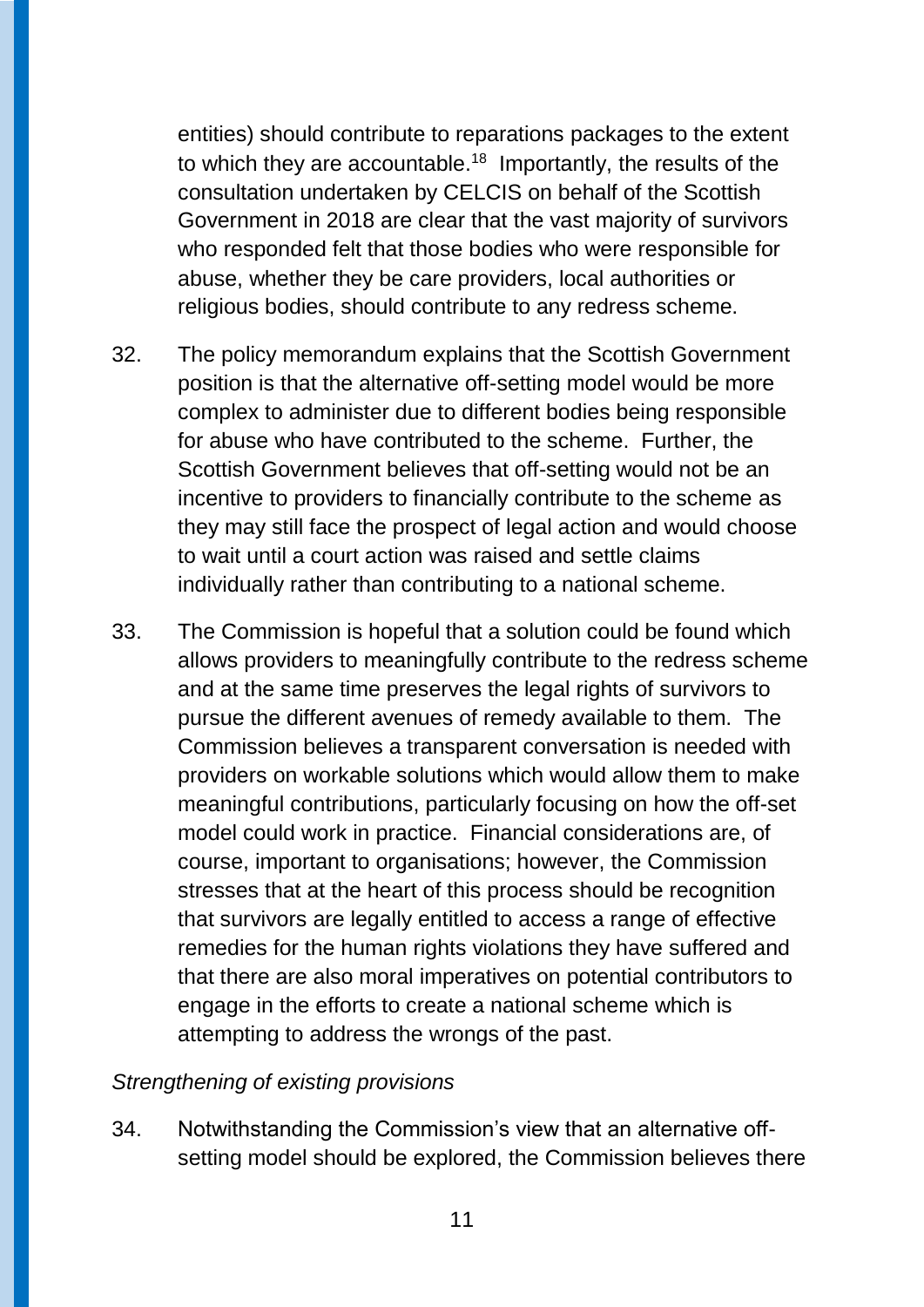are ways in which the waiver model could be strengthened should it remain.

- 35. Section 12(7) provides that removal of a scheme contributor from the contributor list does not affect a waiver signed in respect of that contributor. A practical consequence of this provision could be that if a survivor signs a waiver in the belief that the organisation responsible for their abuse will make a fair and meaningful contribution to the redress and that organisation does not make that contribution and is subsequently removed from the contributor list, the waiver will still apply. The Commission strongly believes that there should be a mechanism in place whereby organisations who do not make agreed upon contributions cannot benefit from a waiver.
- 36. Section 36 (4)(b) allows for the fixed rate payment (£10,000) to be paid prior to the application being fully determined. In order to receive the payment before the application is determined, the applicant must sign and return a waiver. The Commission understands that ensuring applicants receive payments in the shortest possible time is desirable; however, we question whether it is appropriate to allow applicants to sign waivers before they are aware of what level of individually assessed payment they will be offered. It would also be difficult for a solicitor to advise an applicant on whether they should sign a waiver and accept a redress payment without knowledge of the full offer being proposed under the scheme.
- 37. The waiver applies to scheme contributors and the Scottish Ministers. Taking into account the reasons given by the Scottish Government in support of including a waiver in the scheme, for example the need to incentivise providers to contribute to a national scheme, the Commission questions why a waiver should also apply to the Scottish Ministers. The Commission believes provisions allowing the Scottish Ministers to benefit from a waiver should be removed from the Bill.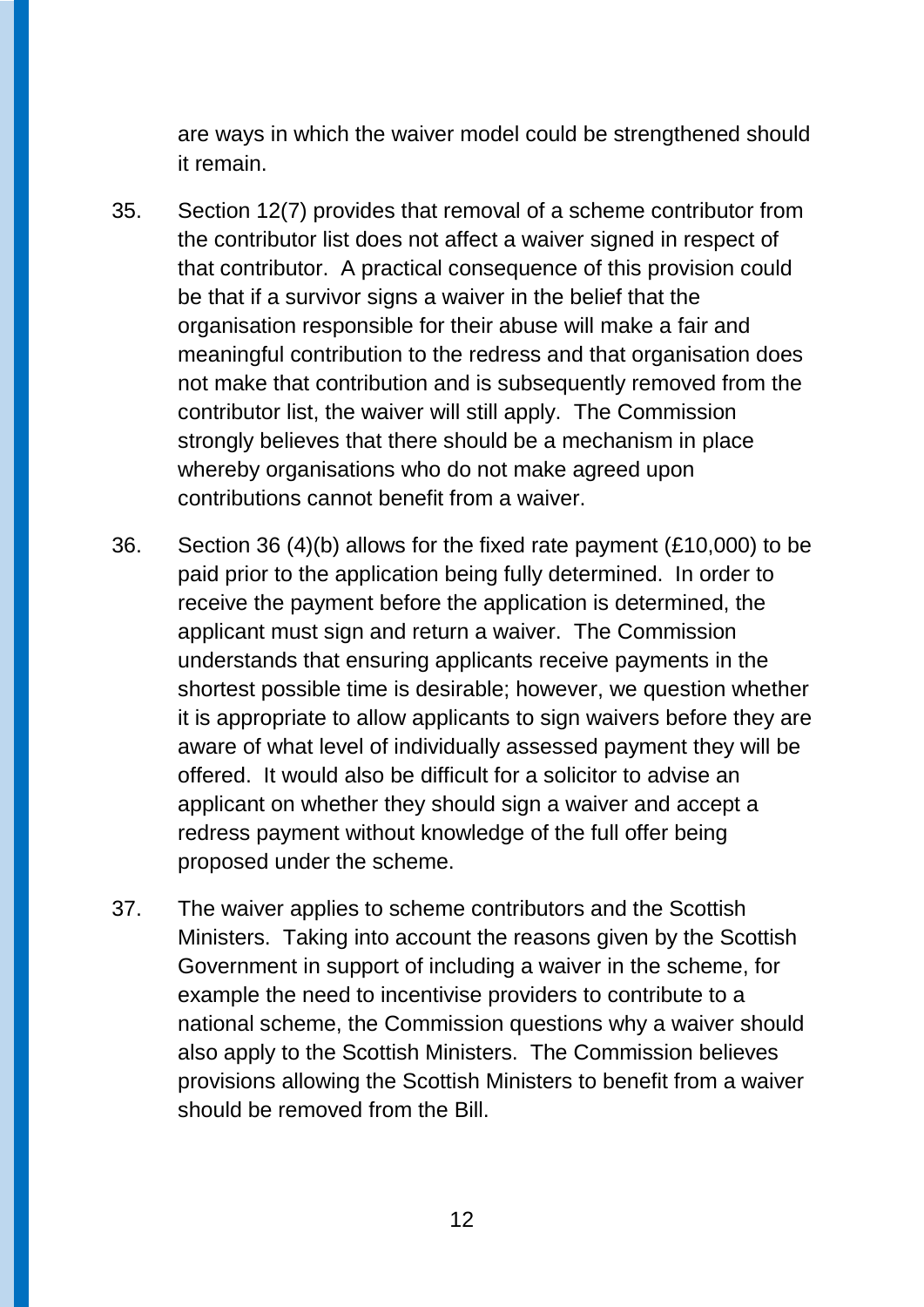### **Payment levels and assessments**

- 38. Sections 37 and 38 detail that the scheme will allow for payment of a fixed rate redress payment of £10,000 and also individually assessed payments at level 1 (£20,000), level 2 (£40,000) and level 3 (£80,000). In considering what, if any, individually assessed payment level is appropriate a panel must have regard to the nature, severity, frequency and duration of the abuse experienced and any other matter it considers relevant.
- 39. The Commission reiterates the position under human rights law. Compensation is economically assessable damage. It should be available for any human rights violations, not only those which involve criminal conduct, and is particularly important where restitution is not possible. The amount of adequate compensation should be determined on a case by case basis according to the gravity of abuse and all relevant circumstances. Compensation should ideally cover any economically assessable damage, for example for physical or mental harm, lost opportunities including employment, education and social benefits, material damages and loss of earnings including earning potential, moral damage and costs for legal or expert assistance and medical, psychological and social services.
- 40. The Commission is aware that survivors have questioned whether a higher amount should be payable in the most serious cases of abuse. The Commission believes the possibility of raising the highest payment level under the redress scheme should be fully explored with survivors. The policy memorandum does not detail how the payment levels have been arrived at, and the Commission believes there should be transparency around this decision making given the levels are being set in primary legislation.
- 41. The Commission is of the view that provisions around payment levels and the supporting guidance on assessment of applications and information and evidence required (provided for under section 97) should strike an appropriate balance between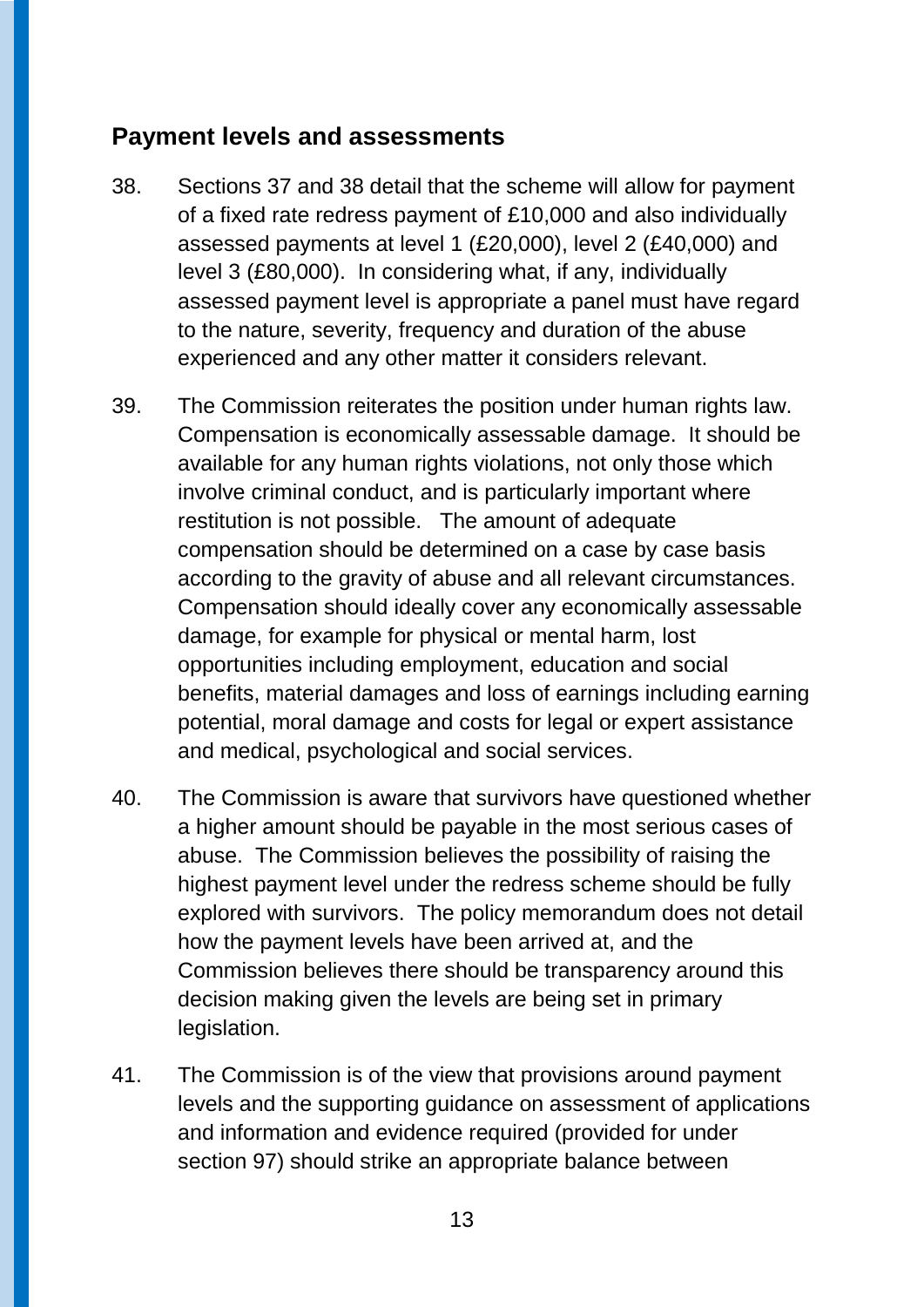assuring survivors and the general public that the process is robust but at the same time is not creating a system which has the potential to retraumatise and distress survivors. Transparency around decision-making will be of paramount importance in any approach to assessments and the Commission understands that detailed guidance will be published in due course. It is difficult to form a view on the payment levels set out in the Bill prior to publication of guidance on assessment and evidence. The Commission questions whether it is appropriate to set payment levels in primary legislation before arrangements for assessment of evidence have been scrutinised.

- 42. The Commission notes that a number of alternative options for payment approaches have been identified in the policy memorandum. Human rights law does not dictate which approach should be taken; different options may fit better within a particular national context. The Commission restates that any approach should be informed by and based on the views and experiences of survivors.
- 43. It is vital that redress payments do not impact a person's social security entitlement. Redress payments are an essential part of effective reparations for human rights abuses and should not be regarded as additional income. The Commission welcomes that the Scottish Government is committed to securing a permanent disregard for all redress payments and is in discussions with the relevant UK Governments departments to achieve this.<sup>19</sup>

### **Advice and support required**

44. Sections 85 and 86 allow Scottish Ministers to make arrangements for the provision of emotional, psychological and practical support to people considering or proceeding with an application for redress. Support will also be available to those who have completed their application, or people who received a payment under the advance payment scheme. A key aspect of taking a human rights based approach is ensuring meaningful participation of rights holders in decisions that affect them. The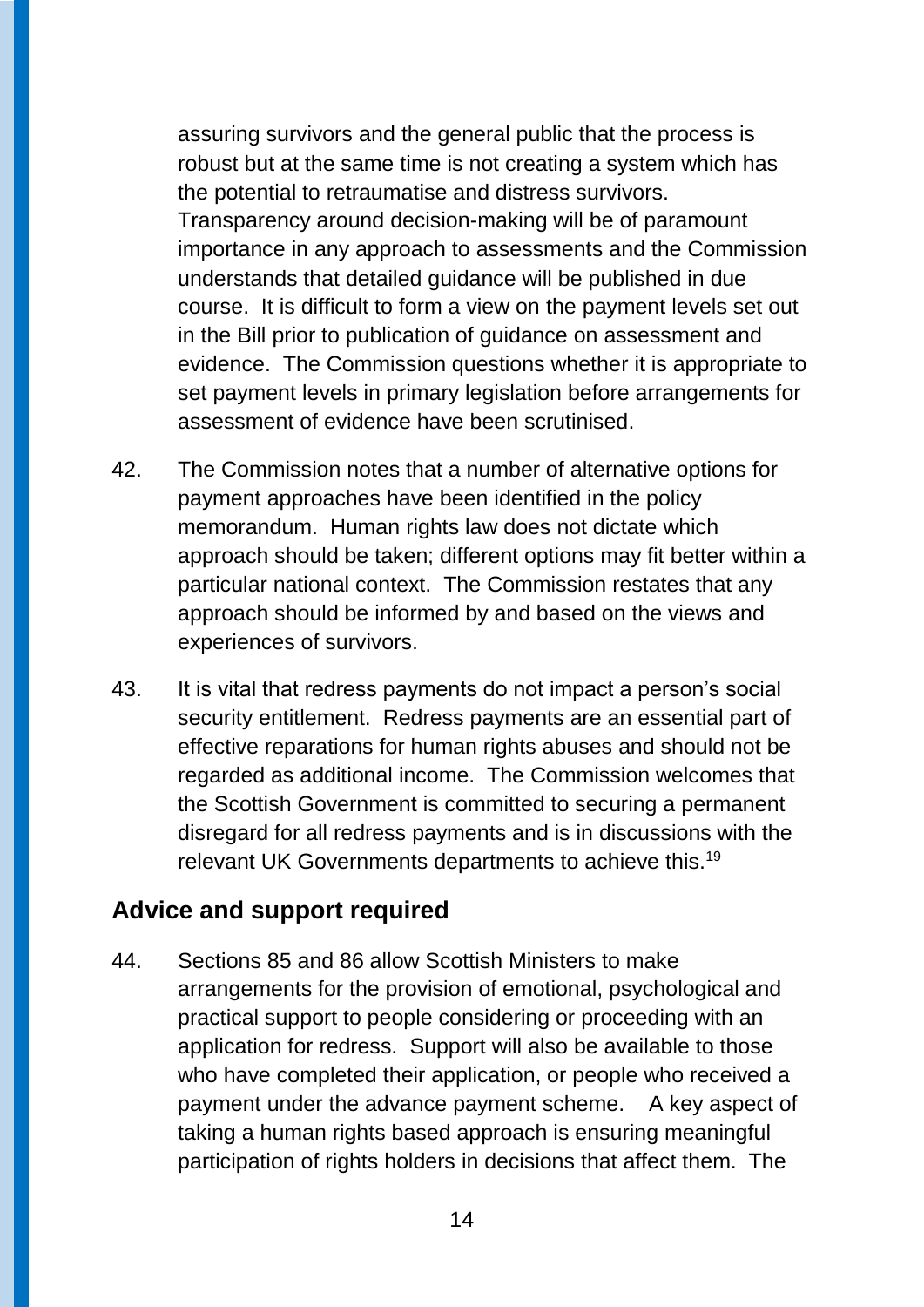policy memorandum states that the Survivor Forum, which will be established on a non-statutory basis to advise and inform the redress scheme administration, will provide views and advice on what levels and types of support would be most beneficial for the scheme. In addition to the Survivor Forum, the views of the individual applicant are of paramount importance and a degree of flexibility should be built into the process to allow survivors to shape their own application process and access the support most suitable and helpful to them. The Commission recommends that consideration should be given as to whether Scottish Ministers should be obliged to consult with particular groups or individuals in determining the support that should be made available.

- 45. Sections 88-90 deal with the payment of reasonably incurred legal fees incurred during the application process. This includes fees incurred in seeking legal advice on eligibility where a person does not go on to make an application. Accessing independent and free legal advice is essential in allowing survivors to make informed choices. The importance of access to such legal advice is heightened due to the operation of waiver within the redress scheme, as survivors may give up rights to pursue civil actions against their abusers when they accept a redress payment. Survivors must be in the position to make informed decisions about whether this is in their best interests.
- 46. Section 89(3) excludes payment of any fees incurred in connection with legal advice and assistance on whether to pursue litigation as an alternative to making an application for a redress payment. The Commission questions how this provision will operate in practice given a solicitor would be required to fully assess prospects of success and likely damages awards in any litigation in order to advise a person on whether to accept a redress payment at a particular level and sign a waiver. This work is very similar, if not the same, as the legal work required in advising whether to pursue litigation.
- 47. The Commission notes that the Financial Memorandum accompanying the Bill sets out anticipated ceilings on payable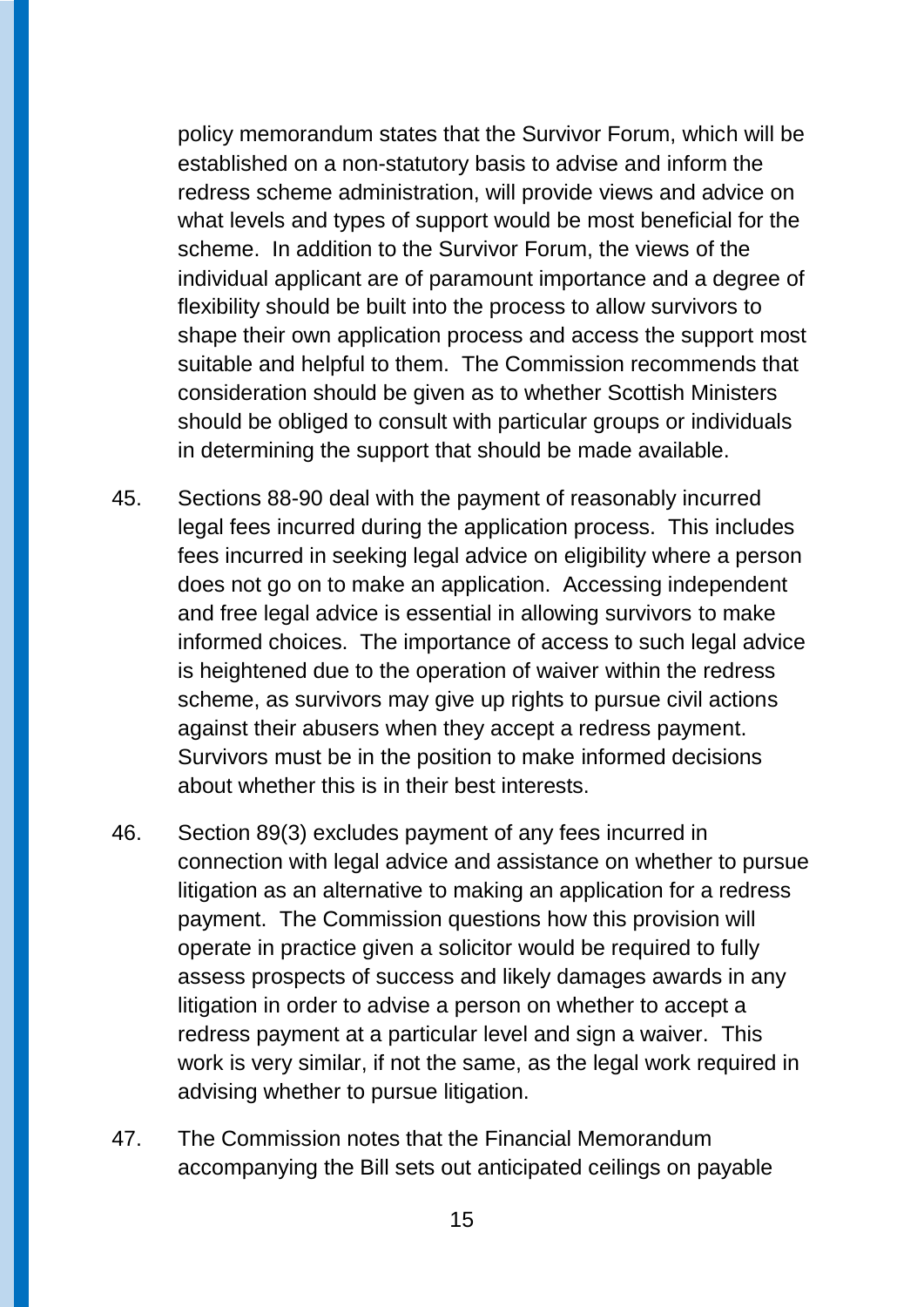legal fees at £1,000 + VAT for individually assessed payments.<sup>20</sup> The Commission does not believe this ceiling is appropriate given the likely amount of legal work required in providing advice as to whether to accept a redress payment and sign a waiver. The Commission acknowledges that the ceilings set out in the Financial Memorandum are indicative and will be subject to discussion and consultation with relevant bodies. This should include discussion with survivors themselves.

### **Next of kin payments**

- 48. Sections 22-26 of the Bill deal with eligibility to apply for next of kin payments. Section 39 provides that next of kin payments will be for the fixed rate amount of £10,000, or a portion of that amount depending on whether more than one child is applying. It is not clear to the Commission why next of kin applications should receive a smaller payment if they could provide evidence required to receive an individually assessed payment.
- 49. Section 22 provides that a survivor must have died on or after 17 November 2016 for their surviving spouse, partner or child to be eligible to apply for a next of kin payment. The Commission is concerned that the cut-off date of November 2016 provides an extremely limited and restrictive window of eligibility for next of kin payments. The rationale for enabling next of kin payments it that the family of the deceased person should receive some acknowledgement and remedy on behalf of the person who experienced the abuse. By setting the cut-off date as late as is proposed, opportunities for redress for the families of survivors are much more limited.

### **Scheme contributors**

50. As set out above, the human rights framework is clear that institutions responsible for conduct (including private entities) should contribute to reparations packages to the extent to which they are accountable. $^{21}$  Importantly, the results of the consultation undertaken by CELCIS on behalf of the Scottish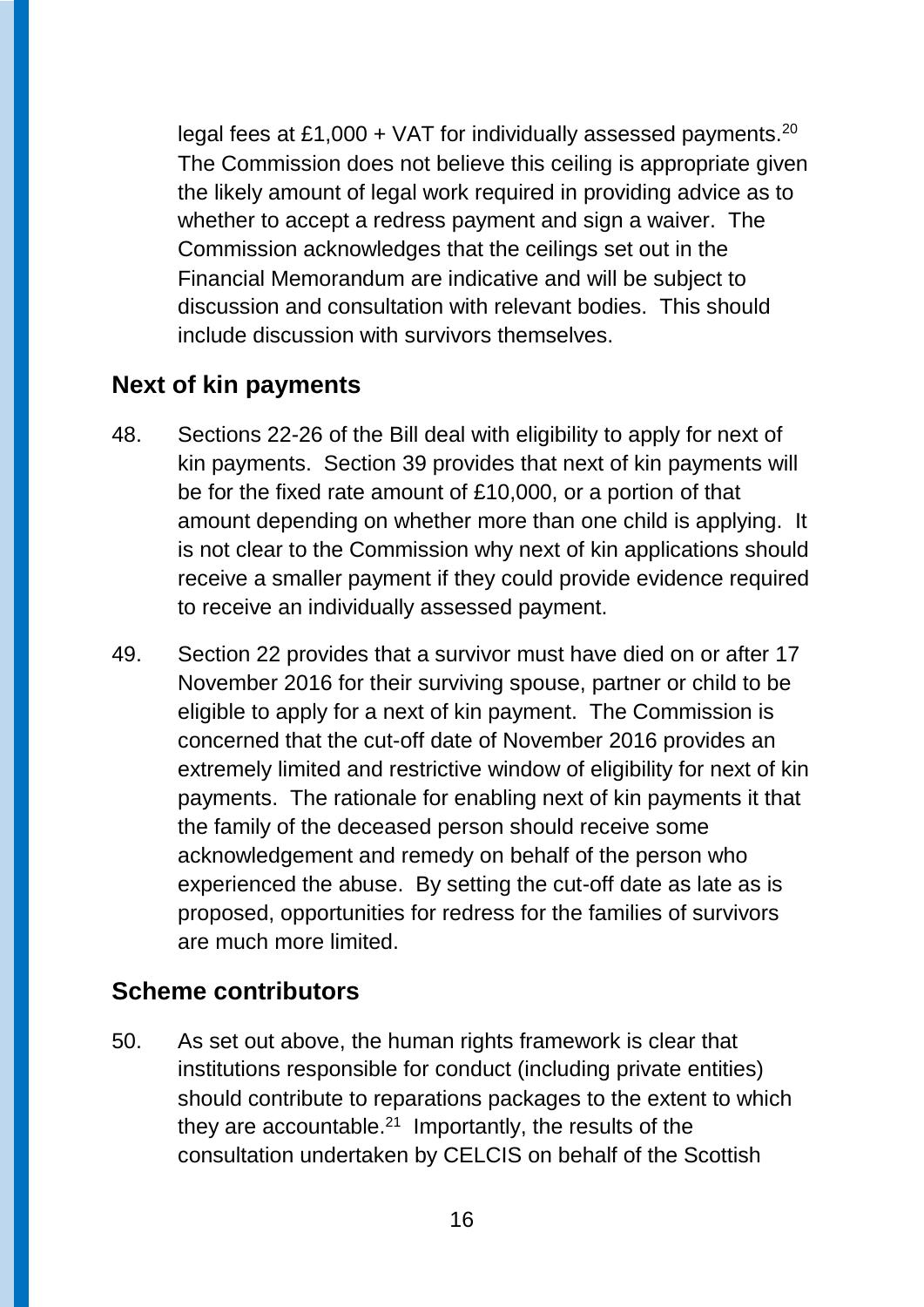Government are also clear that the vast majority of survivors who responded felt that those bodies who were responsible for abuse, whether they be care providers, local authorities or religious bodies, should contribute to any redress scheme.

- 51. In relation to contributions from organisations responsible for abuse, the Commission urges maximum transparency. In particular, this should include the amount an organisation has agreed to contribute in addition to the information set out at section 12(4).
- 52. Section 13 provides that the Scottish Ministers must prepare and publish a statement of the principles applicable in determining whether an organisation should be included or removed from the scheme contributor list. Again, the Commission urges that there should be transparency around how an assessment of whether a contribution is "fair and meaningful" is made and any statement of principles should be the product of meaningful consultation with survivors should they wish to be involved in that process. The Commission has made a number of other comments in relation to waiver, which are set out above. Given the close link between scheme contributions and waiver, the Commission believes the need for maximum transparency in this area is all the more important.

### **Applicants with serious convictions**

53. Section 58 allows for the decision-making panel to determine that a person convicted of murder, rape or another relevant offence (defined in section 59) is precluded from being offered a redress payment on the grounds that it would be contrary to the public interest to make a redress payment to that person. Section 58(6) details the factors that should be taken into account by the panel when coming to their decision, including the nature of the offence, the sentence imposed, the length of time since the offence was committed and any rehabilitation activity undertaken. People with convictions are not excluded from making an application to the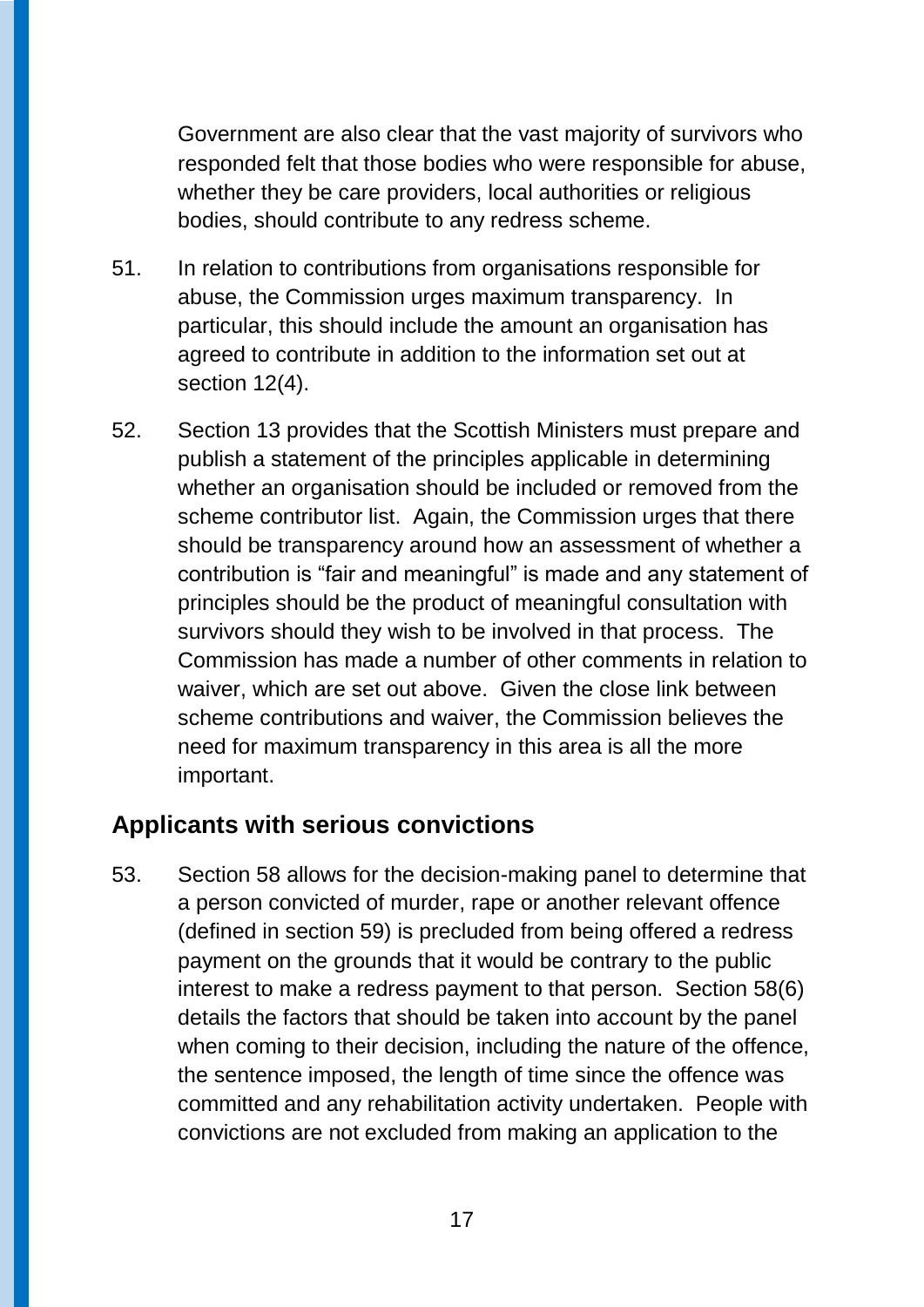scheme and are also eligible to receive non-financial redress under the Bill.

- 54. The Commission has considered whether the proposed treatment of applicants with serious convictions could be discriminatory under Article 14 of the ECHR when read in conjunction with Article 1 of Protocol 1 of ECHR ("A1P1"), which protects the right to peaceful enjoyment of possessions.
- 55. Article 14 provides that the rights protected in the ECHR shall be secured without discrimination on any grounds.<sup>22</sup> The right not to be discriminated against does not exist independently under Article 14; it must be connected to the fulfilment of another Convention right. This does not mean that there must be a violation of another Convention right before Article 14 applies, simply that the right must be engaged.<sup>23</sup>
- 56. The Commission considers a redress scheme payment would be likely to fall within the ambit of Article 1 of Protocol 1 of the ECHR ("A1P1").<sup>24</sup> The list of grounds contained in Article 14 is not exhaustive, and the term "other status" has been interpreted broadly.<sup>25</sup> The question is whether the difference in treatment of those convicted of a serious offence as opposed to those not having been convicted of such an offence is based on an objective and reasonable justification. This will require assessment of whether the measure is in pursuit of a legitimate aim and whether the difference in treatment strikes a fair balance between the protection of the interests of the community and respect for the rights and freedoms of the individual. In other words, is the measure proportionate to the legitimate aim pursued?<sup>26</sup> In the Commission's assessment, particularly taking into account the stated aim and the fact that the Bill does not take a blanket approach to such cases, it is likely that the provisions would be considered proportionate.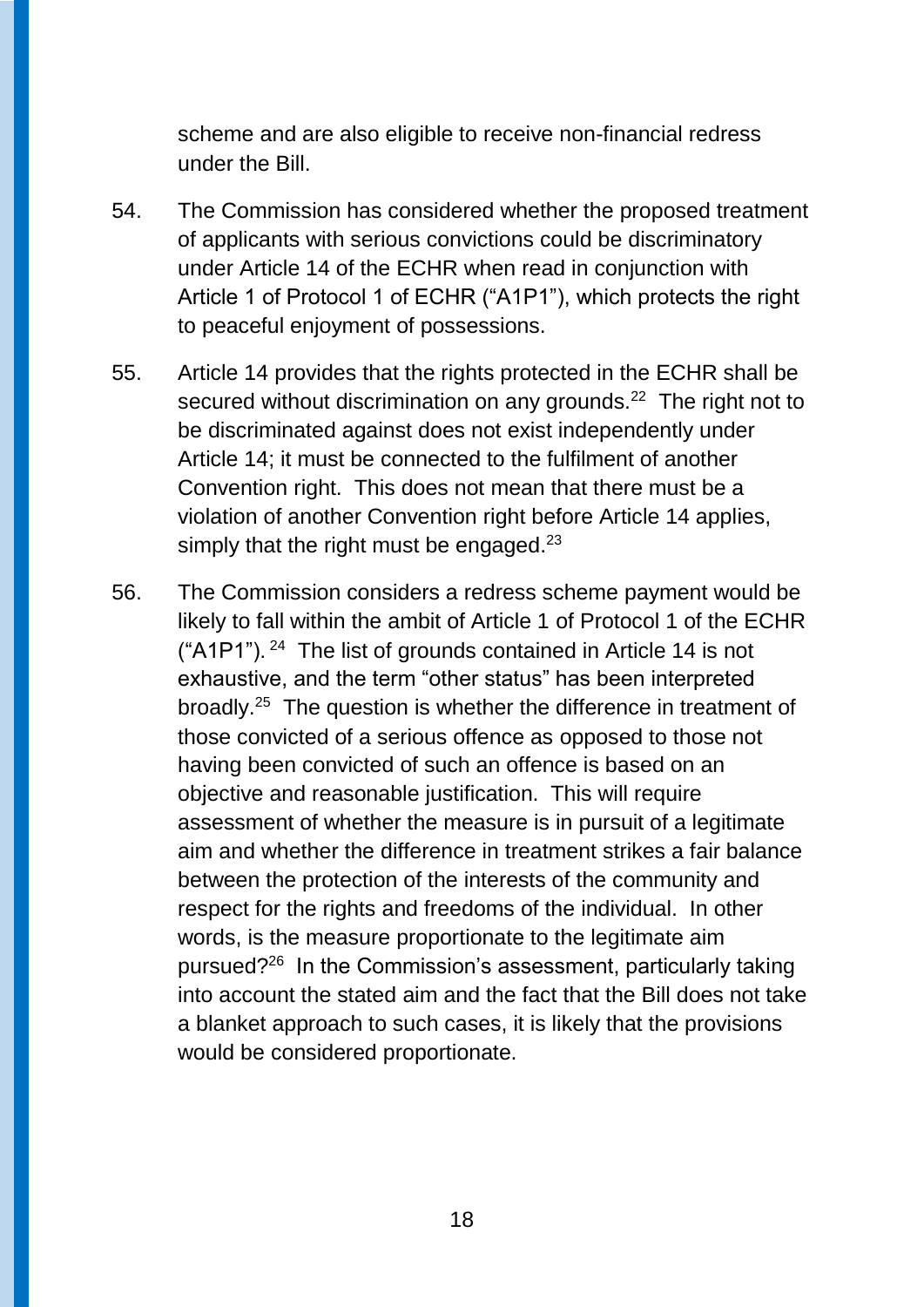### **Payments to vulnerable persons**

- 57. Section 49 provides powers to Redress Scotland decision making panels to give directions around the payment and management of the redress payment "for the benefit of the applicant as it considers appropriate". These powers exist where the applicant is under the age of 16 years, is an adult with incapacity or is "a person whose ability to manage the redress payment is otherwise impaired due to mental or physical illness, disability, age or any other reason".<sup>27</sup>
- 58. The human rights impact assessment accompanying the Bill<sup>28</sup> explains that the Scottish Government has identified that some applicants may be vulnerable to risk on receipt of payment, either posing harm to themselves or at the risk of financial or other types of exploitation from others. While the Commission understands the policy intention, we are concerned that the Bill as currently drafted places too much discretion with Redress Scotland in assessing the capabilities of a person to manage a redress payment. In particular, references to illness and disability are very concerning. There is a formal legal safeguarding framework in place through the Adults With Incapacity (Scotland) Act 2000 and any restrictions or directions on payments should be made in accordance with a recognised legal procedure, such as through powers of attorney or financial guardianship.
- 59. Linked to the provisions on support and advice, survivors should be supported throughout their application process and may wish to accept help with managing any payments received. Survivors should identify the most appropriate support for them and any payment management plan should be arrived at in full agreement with the survivor.

### **Provision of information**

60. The Bill creates a power for the Scottish Ministers to compel any individual or body (other than the applicant) to provide them with specified information or other evidence for the purposes of the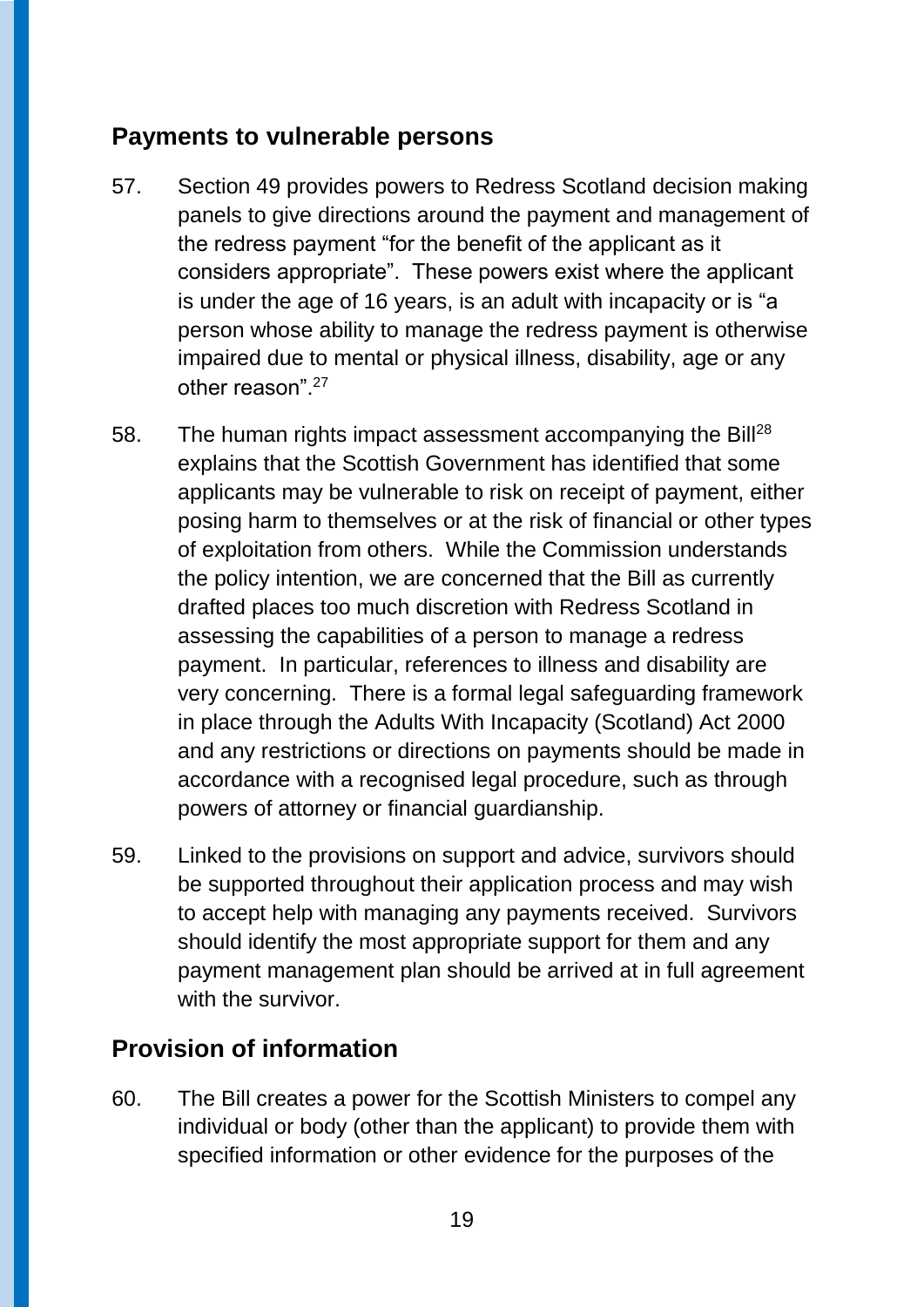determination of an application for a redress payment. The Commission supports the inclusion of this power.

- 61. The initial InterAction work made clear that access to records was one of the key asks of survivors, whether to facilitate personal understanding of the past or to support civil claims. If organisations are able to provide survivors with records which can support their claim, then this represents an important part of the reparation process. The Commission expects that most organisations would co-operate with survivors who are seeking to obtain information about their past; however, where this cooperation is not forthcoming and where the survivor supports the action, an explicit power to compel provision of information is welcome.
- 62. Case law of the European Court of Human Rights also indicates that the state must support individuals' access to information under their right to respect for private and family life protected by Article 8 ECHR.<sup>29</sup> The Van Boven principles also indicate that victims are entitled to "seek and obtain information on the causes leading to their victimization and on the causes and conditions pertaining to the gross violations of international human rights law and serious violations of international humanitarian law and to learn the truth in regard to these violations."

### **Reviews of Redress Scotland decisions**

63. The Bill makes provision throughout for review of decisions made by Redress Scotland. In particular, reviews can be requested of decisions that the applicant is not eligible for payment; that the applicant is to be offered a particular level of payment; or that a particular amount be deducted.<sup>30</sup> Reviews can also be sought of various other decisions, for example decisions around eligibility to apply for a next of kin payment, $31$  determinations relating to payments to vulnerable persons,<sup>32</sup> decisions relating to applicants with convictions for serious offences,<sup>33</sup> decisions relating to nominated beneficiaries,<sup>34</sup> and determinations where there has been a possible material error.<sup>35</sup>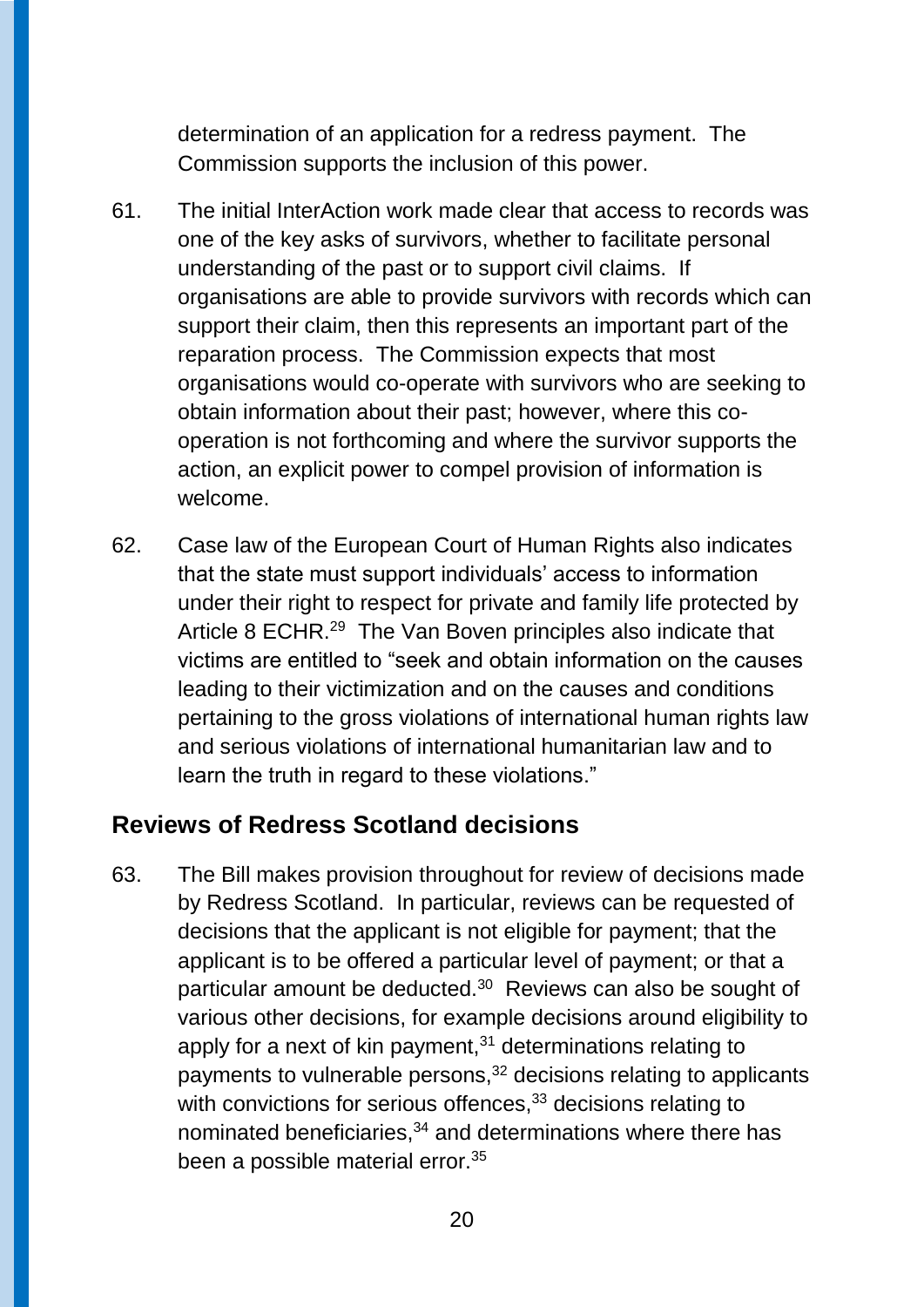- 64. Reviews of decisions listed above must be sought within 4 weeks, although there is provision to allow for reviews to proceed where they have not been requested within the time limit. The Commission believes this time limit, particularly in relation to decisions around eligibility and payment amounts, should be extended; 4 weeks is a short period of time, particularly when an individual may want to consult legal representatives or other advisors before requesting a review.
- 65. The Bill stipulates that review panels must not include any member of Redress Scotland who was involved in the original decision, and the independence of Redress Scotland is established under section 6 of the Bill. $36$  The Bill does not provide for a further right of appeal once Redress Scotland has reviewed a decision. The right to a fair hearing in the determination of one's civil rights and obligations before an independent and impartial tribunal established by law is protected by Article 6(1) of the ECHR. An assessment under Article 6 requires consideration of whether, as a whole, the process is fair. As such, there is no one prescriptive review and appeals procedure and a number of different processes have been held to be Article 6 compliant when assessed in the whole. Article 6(1) does not guarantee a right of appeal where the decision regarding an individual's civil rights and obligations is made by an Article 6 compliant tribunal; $37$ however, the Commission believes that consideration should still be given to establishing a further right of appeal outwith Redress Scotland. Although this may not be strictly required by Article 6, it would strengthen confidence in the process and would allow Redress Scotland to learn from and address any errors in decision making.

### **Redress Scotland – membership and scrutiny**

66. Schedule 1 of the Bill provides that the Scottish Ministers must appoint members of Redress Scotland "only having such skills, knowledge and expertise as the Scottish Ministers consider relevant to the carrying out of the functions of Redress Scotland". The Commission recommends that consideration should be given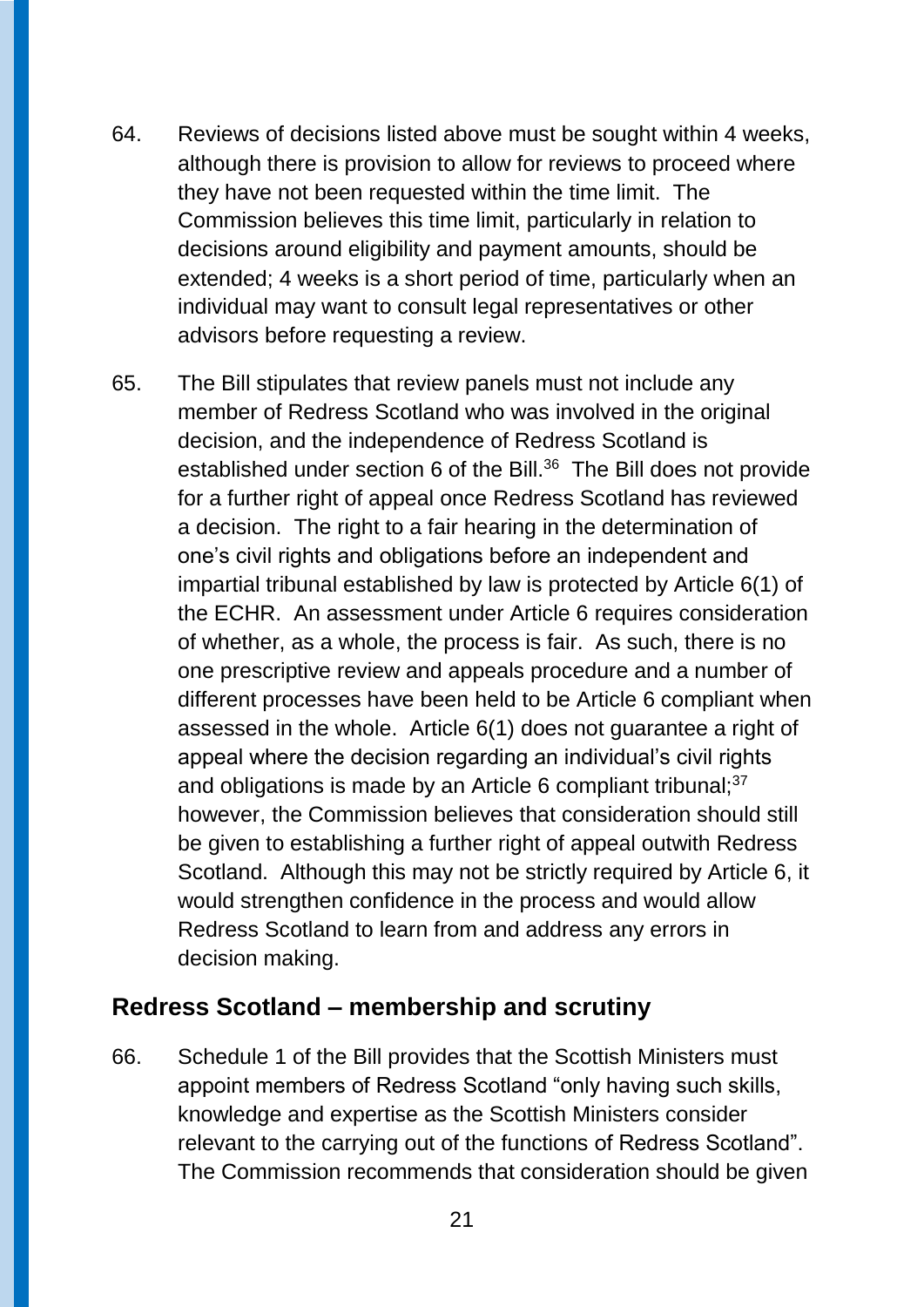to setting out any specific professional background or skills that Redress Scotland members should have in primary legislation. The Commission believes that an understanding of human rights, legal knowledge and knowledge of complex trauma are all important attributes that should be represented in the membership of Redress Scotland. All Redress Scotland staff should receive appropriate training to ensure that the organisation engages with survivors in a way that minimises the risk of retraumatisation and ensures survivors' needs are understood and respected.

- 67. Monitoring and ongoing evaluation of the scheme's operation is of vital importance to ensuring the scheme retains the confidence of survivors and the wider public. Crucially, outside scrutiny will help to ensure that the scheme delivers on its purpose of acknowledging and providing tangible recognition of harm as a result of historical child abuse in various care settings in Scotland. Schedule 1 of the Bill includes the requirement on Redress Scotland to prepare an annual report to include a description of its main activities and an assessment of the achievement of its objectives that year. The report must be published and laid before the Scottish Parliament. The Commission believes an independent review mechanism should be created in addition to existing reporting requirements. It is critical that the redress scheme uses a variety of methods to ensure it continues to improve and discharge its functions effectively.
- 68. While independent scrutiny bodies can take different shapes, the Commission recommends any scrutiny body should comply with the below principles. The following list is not exhaustive:
	- $\bullet$  Independence external oversight which secures and maintains survivor and wider public trust in the scheme.
	- $\bullet$  Statutory creation the body should function on the basis of statute and report to Parliament directly.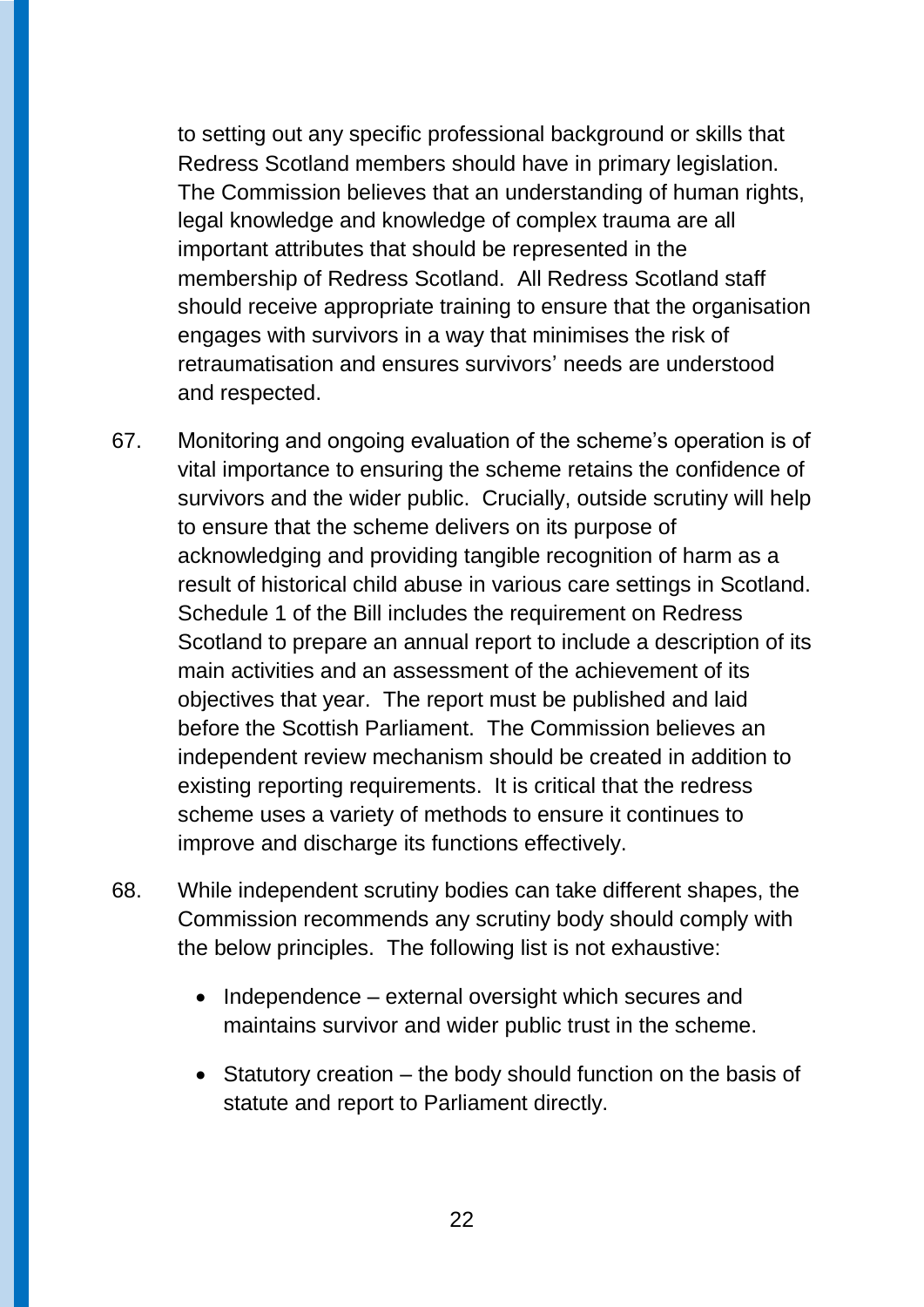- $\bullet$  Broad mandate the body should be provided with sufficient and effective powers to enable it to carry out its mandate.
- Public accountability  $-$  this includes publishing its finding in annual and other thematic reports as well as collecting, disaggregating and widely publishing data.
- 69. Survivor participation in the design and operation of any scrutiny body will be vital. Survivor participation is discussed below.

### **Survivor participation**

- 70. The Commission reiterates that at the core of a human rights based approach is the principle of participation, namely that people must be involved in decisions which affect their rights, and that this participation should also be at the heart of accountability mechanisms for redress. The survivors' sustained engagement in the Review Group has immeasurably strengthened the legitimacy, relevance and robustness of the Group's activities and recommendations. Furthermore, the views of survivors have shaped proposals for the redress scheme, particularly through their participation in the CELCIS consultation commissioned by the Scottish Government.
- 71. The Commission therefore believes the importance of and requirement for survivor involvement in the redress scheme should be included on the face of the Bill. The Commission welcomes the intention to establish a Survivor Forum through which survivors can contribute to "the continuous improvement of the delivery of the redress scheme, to ensure the scheme does all it can to make the process as straightforward as possible for applicants and that they are well supported."<sup>38</sup> The Commission believes this should be created in statute, perhaps linked to the independent scrutiny body suggested above. This would guarantee that survivors have a role in the ongoing monitoring and improvement of the scheme, ensuring accountability is driven by the voices and experiences of survivors themselves.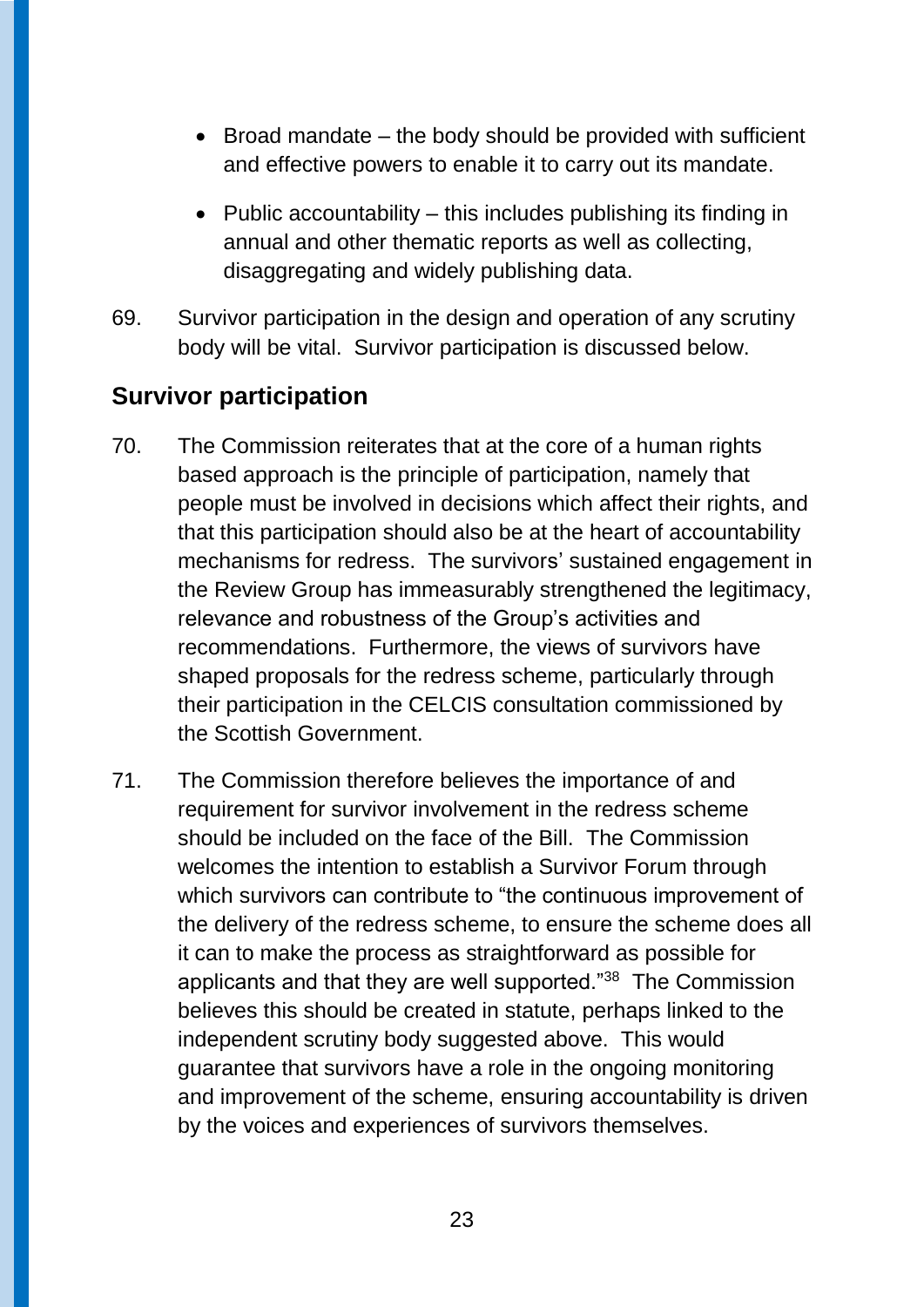# **Non-Financial Redress**

- 72. Non-financial redress plays a vital part in wider reparations packages. The Commission has commented on the support and advice provisions in the Bill above and welcomes the Scottish Government's recognition in the policy memorandum of the importance of access to therapeutic support and counselling, personal and public acknowledgement, and apology. The Bill does not offer detail on specifics around the form that nonfinancial redress will take, rather the emphasis is on engagement with survivors to ensure needs and expectations are met and the importance of giving detailed consideration to how any further redress will interact with services currently in place. The Commission stresses that survivors are best placed to identify and shape the support and wider reparations that should be made available to them.
- 73. Regarding apology, which we understand will be part of the redress scheme, the Commission reiterates the points made in its submission to the Justice Committee in May 2015 on the Apologies (Scotland) Bill, which contains detailed discussion of the different elements of a meaningful apology and the role of apologies in a wider reparations framework.<sup>39</sup> In summary, research suggests the following are crucial elements of an effective apology:
	- Acknowledgement of the wrong done, including the name of the offence. The description must be specific enough to demonstrate an understanding of the offence.
	- Acceptance of responsibility for the harm done.
	- Explanation of why the offence happened, if there is a valid explanation. An offender or responsible body may simply say there is no excuse for the behaviour.
	- Expressing sincere regret.
	- Assurance that the offence will not be repeated.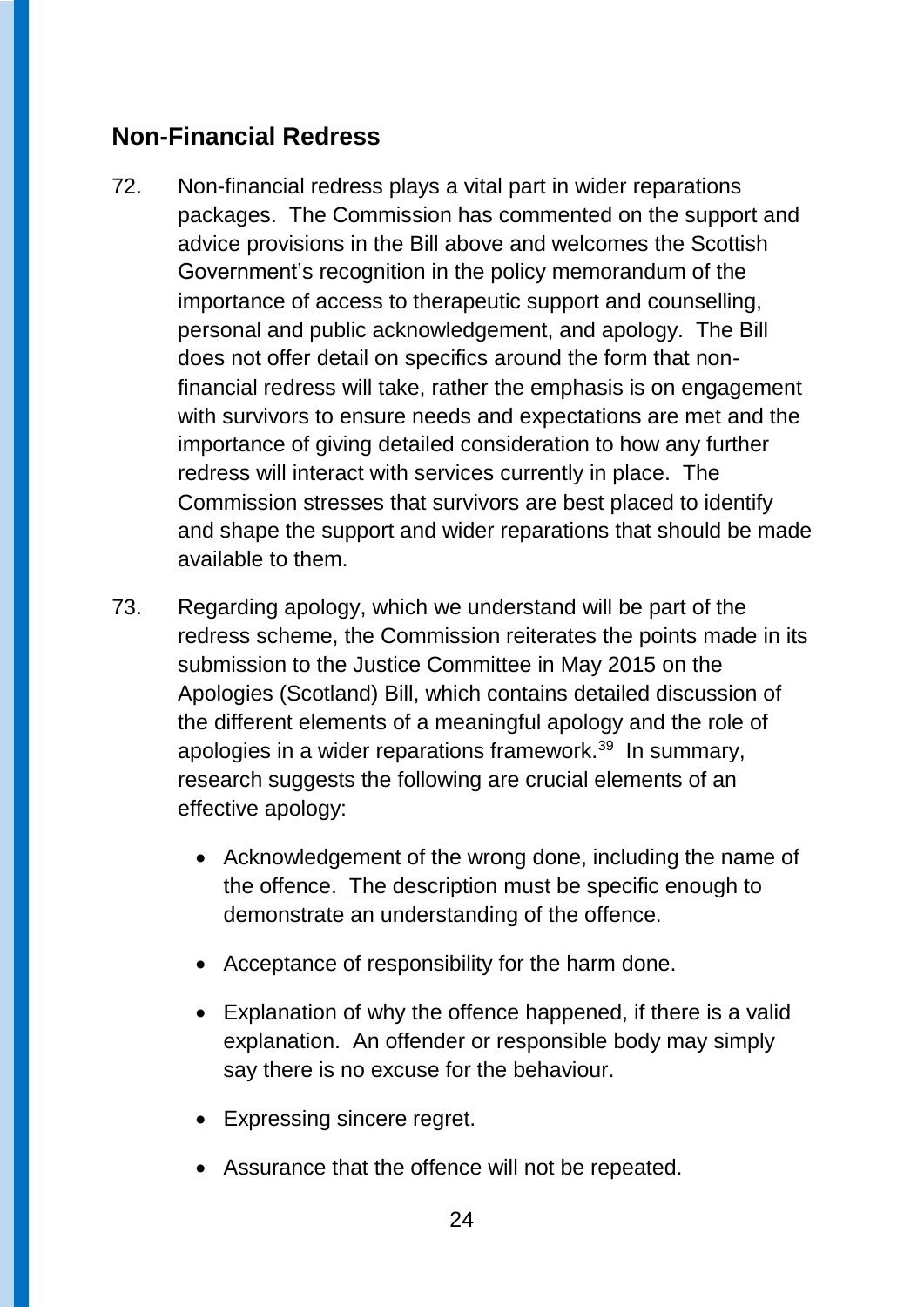74. Finally, the Commission welcomes the Scottish Government's recognition that commemoration or memorial is the only outstanding commitment from the Action Plan that has not yet been implemented. The Commission, through the Review Group and based on the views and wishes of survivors, will continue to contribute to discussions around how best this final commitment can be achieved.

#### **Scottish Human Rights Commission**

**1 October 2020**

-

[https://www.celcis.org/files/6615/3622/6805/Report\\_1\\_Executive\\_Summary\\_06.09.18.pdf](https://www.celcis.org/files/6615/3622/6805/Report_1_Executive_Summary_06.09.18.pdf)

<sup>7</sup> See also the human rights framework set out in the Commission's response to the Scottish Government consultation on the establishment of a redress scheme. Available at:

<sup>1</sup> <https://www.scottishhumanrights.com/projects-and-programmes/historical-child-abuse/>

<sup>2</sup> Centre for excellence for Children's Care and Protection.

<sup>3</sup> Progress has been made with the entry into force of the Limitation (Childhood Abuse) (Scotland) Act 2017; the establishment of the Scottish Child Abuse Inquiry; the National Confidential Forum; the launch of Future Pathways, Scotland's In Care Survivor support Fund; the Apologies (Scotland) Act 2016; the Public Records (Scotland) Act 2011. It should be noted that the Limitation (Childhood Abuse) (Scotland) Act 2017 does not enable survivors who experienced abuse prior to September 1964 to pursue their claims.

<sup>4</sup> Consultation and engagement on a potential financial compensation/redress scheme for victims/survivors of abuse in care, Report 1: Executive summary of the consultation with victim/survivors of abuse in care. Available at:

<sup>5</sup> As protected by a range of international human rights laws including Article 3 ECHR; Article 7 ICCPR. See also Convention against Torture and Other Cruel, Inhuman or Degrading Treatment or Punishement.

<sup>&</sup>lt;sup>6</sup> See Article 13 ECHR: "Everyone whose rights and freedoms as set forth in this Convention are violated shall have an effective remedy before a national authority notwithstanding that the violation has been committed by a person acting in an official capacity".

<https://www.scottishhumanrights.com/media/1940/shrc-financial-redress-submission-nov-19.docx>

<sup>8</sup> *Factory at Chorzow,* PCIJ (Permanent Court of International Justice), Ser A, No 17 (1928). <sup>9</sup> UN Special Rapporteur on the Rights to Restitution, Compensation and Rehabilitation for Victims of Gross Violations of Human Rights and Fundamental Freedoms, 'Study concerning the right to restitution, compensation and rehabilitation for victims of gross violations of human rights and fundamental freedoms', UN Commission on Human Rights, Sub-Commission on Prevention of Discrimination and Protection of Minorities, forty-fifth session, UN Doc. E/CN.4/Sub.2/1993/8, 2 July 1993 at 56.

<sup>10</sup> Basic Principles and Guidelines on the Right to a remedy and reparation for Victims of Gross Violations of International Human Rights Law and Serious Violations of International Humanitarian Law, 16 December 2005 (Van Boven Principles) IX, para 15.

<sup>11</sup> See Human Rights Framework for Justice and Remedies for Historic Child Abuse, pg. 40.